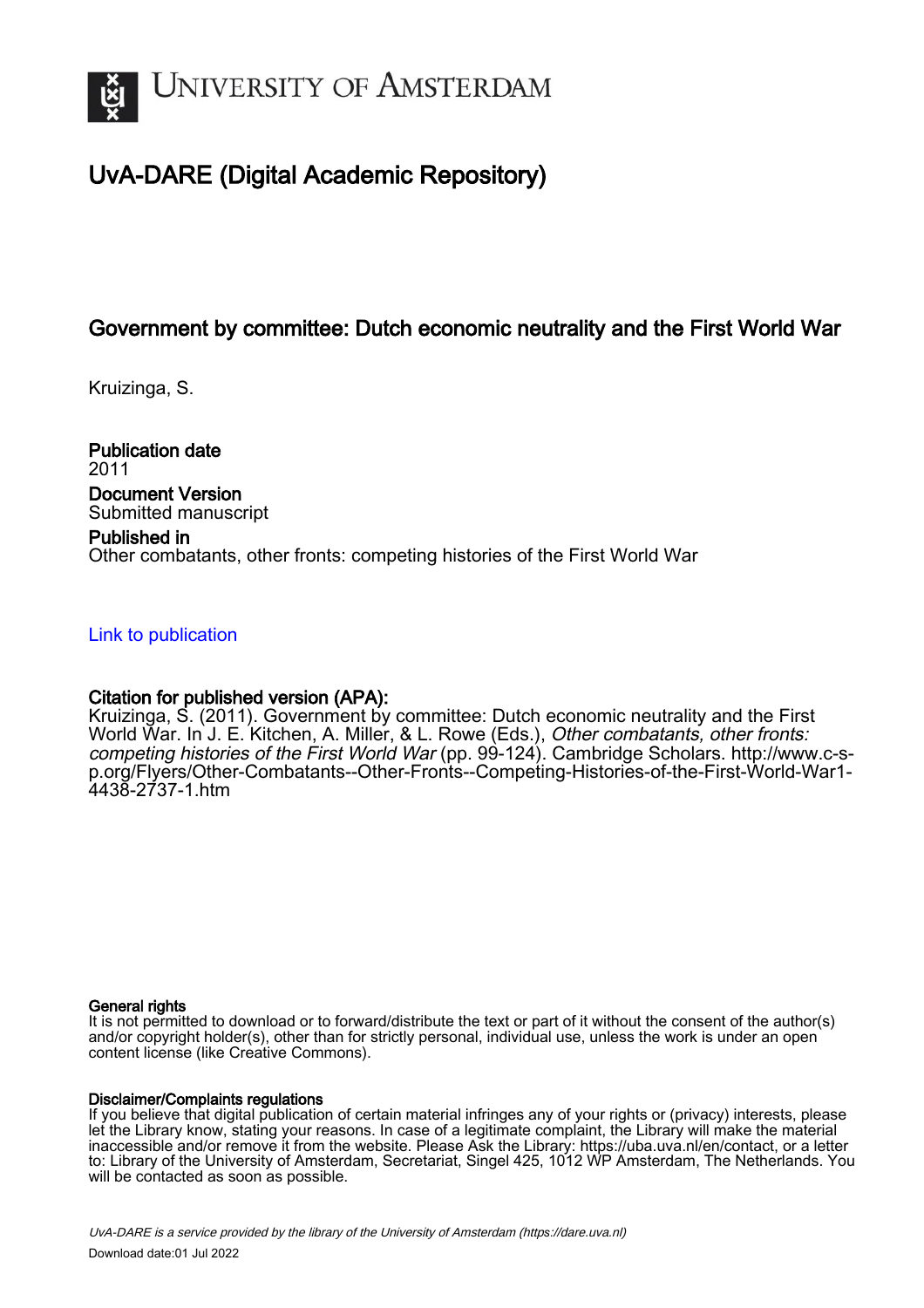# **Government by Committee Dutch Economic Policy during the First World War**

Samuël Kruizinga, University of Amsterdam<sup>1</sup>

## **1. Introduction**

During the First World War, governments in belligerent countries employed businessmen to run vital parts of their war economy. In Germany, for example, industrialist Walter Rathenau and shipping magnate Albert Ballin played key roles in organizing their country's efforts at securing and distributing food and raw materials. Neutrals, too, employed the service of businessmen to help them cope with the manifold effects of "total war" on their economies. In the neutral Netherlands, the peculiar circumstances created by the war forced the government to take a back seat, and business leaders were therefore given broad powers to determine the country's economic and trade policies.

 In this paper, I aim to investigate some of the effects of this "privatization" of the Dutch "neutral war economy". I will explain why the Dutch government chose *not* to involve themselves in certain policy areas, and share responsibilities over a number of others with influential business leaders, whose power sometimes exceeded that of Cabinet ministers. Moreover, I will detail how the many committees set up by businessmen and the government evolved during the war, and how their conflicts and compromises impacted Dutch relations with both sets of belligerents, and thereby the Dutch economy. In doing so, I will also address issues related to larger questions on both Dutch economic performance and diplomatic efforts to stay neutral during the war. Finally, I hope to show what impact my conclusions might have on both the historiography of Dutch neutrality and of the economic war between Allies and Central Powers. In order to better understand the complexities of the Dutch wartime economic situation, I will begin with a (very) short overview of the Dutch economy just prior to the war.

# **2. An open economy**

<sup>1</sup> For helpful comments on an earlier draft, the author is indebted to Tom Weterings, dr. Marjolein 't Hart, prof. dr. Herman de Jong and prof. dr. Keetie Sluyterman.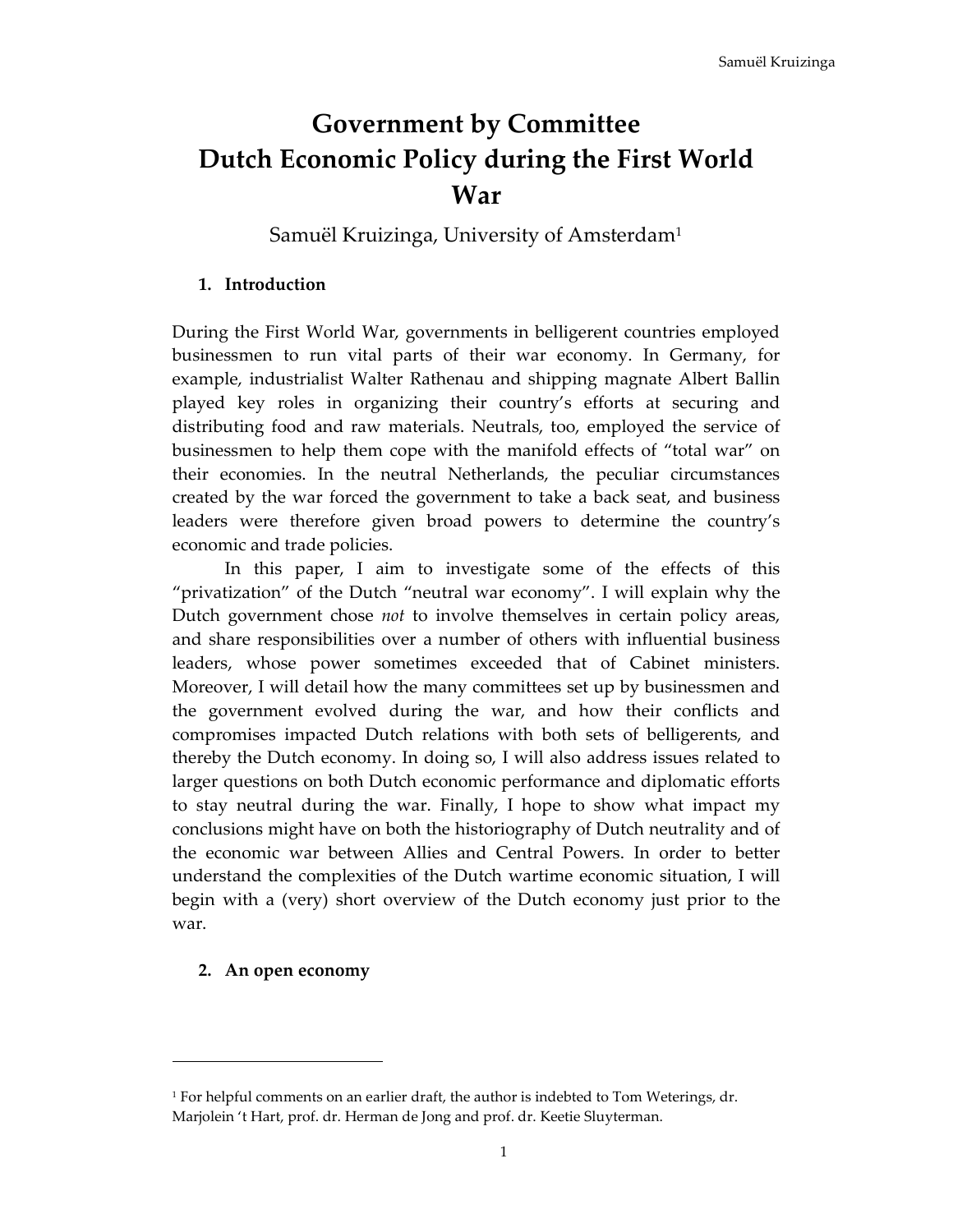The Dutch pre-1914 economy was characterised by its openness and its dependence on imports and on foreign markets. The Dutch agricultural sector was heavily export-orientated, growing products with a relatively high profit margin: vegetables, dairy, and meat products. The most important market for these agricultural goods was Britain, the German market being increasingly closed to imports due to the enactment, from 1879 onwards, of a series of protective measures.<sup>2</sup> Fodders and fertilizers, as well as basic foodstuffs for home consumption, however, had to be imported, mainly from the Americas. Furthermore, the Netherlands, linked via the Rhine to the German industrial heartland, was an important trading hub. A great number of goods reached Germany via a Dutch port. In return, Germany provided tools, chemicals, dyes, wood and cement, and competed with Britain for the Dutch coal market. The 1868 Rhine Shipping Treaty cemented the growing interdependence of the Dutch and German economies, by declaring that all shipments over the Rhine to and from the North Sea would be forever "free" from Government interference.<sup>3</sup> The ease with which goods were transported through the Netherlands is reflected in the inaccuracy of Dutch trade statistics: there was hardly any reliable data distinguishing transit trade from imports for Dutch use proper.<sup>4</sup>

 Another important trading partner was the Dutch colony in Asia, the Netherlands East Indies. From 1904 onwards, prices of Indies goods on the world market rose, production expanded and investment returns were very high.<sup>5</sup> The colonial segment of the Dutch business world, therefore, was growing fast.

| Name (English)                        | Sector          | Dependent on |
|---------------------------------------|-----------------|--------------|
|                                       |                 | Indies?      |
| Royal Dutch Petroleum Company / Shell | Petroleum       | Yes          |
| Dutch Trading Company                 | Trade / banking | Yes          |
| Deli Company                          | Tobacco         | Yes          |

#### **Table 1: The ten largest Dutch companies in 1913**

<sup>2</sup> Knibbe, *Agriculture in the Netherlands*, 127-175; Pilat, *Agricultural Export Performance*, 3; Van Zanden en Van Riel, *Nederland 1780-1913*, 362-370; Nusteling, *De Rijnvaart*, 305-317.

<sup>3</sup> Von der Dunk, *Kräftespiel*, 13; Beening, *Onder de vleugels van de adelaar*, 16, 100-119, 355; Van de Laar, 'Rotterdam', 80; Klemann, 'Waarom', 10. The Rhine Shipping Treaty, or Act of Mannheim, is reprinted in Vandenbosch, *The Neutrality of the Netherlands*, 336-338. 4 On the lack of usable statistics, see Kuijlaars, *Het huis der getallen*, 120; Bell, *A history of the blockade*, 68.

<sup>5</sup> On the eve of the First World War, Dutch investments in the Netherlands East Indies were estimated at about two billion guilders, or about 14% of GNP. This was almost twice as much as in 1900. See Jonker en Sluyterman, *Thuis op de wereldmarkt*, 197; Van Zanden en Van Riel, *Nederland 1780-1913*, 400; Lindblad, 'Het bedrijfsleven in Nederlands-Indië', 91; Taselaar, *Nederlandse koloniale lobby*, 4, 22-27.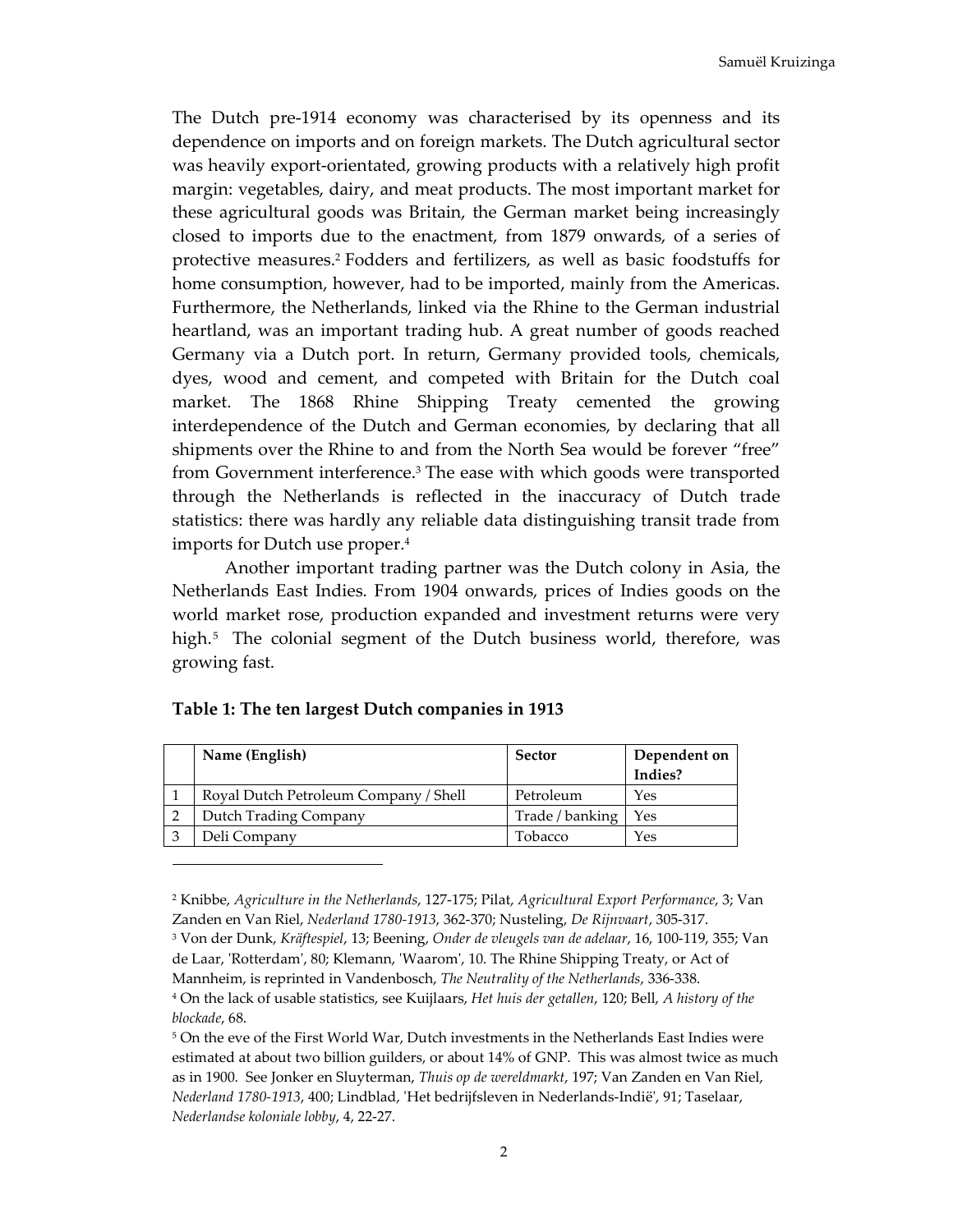| $\overline{4}$  | Rotterdam Banking Union                  | <b>Banking</b>  | No             |
|-----------------|------------------------------------------|-----------------|----------------|
| 5               | Netherlands Indies Railway Company       | Transport       | Yes            |
| 6               | Netherlands Indies Trading Bank          | Trade / banking | Yes            |
| $7\phantom{.0}$ | Amsterdam Bank                           | Banking         | No             |
| -8              | Royal Dutch Packet Company               | Transport       | Yes            |
| 9               | Steam Shipping Company "The Netherlands" | Transport       | Yes            |
| <sup>10</sup>   | Dutch-American Steam Shipping Company    | Transport       | N <sub>o</sub> |

**N.B.:** The "size" of the company is determined by its balance sheet.

**Source**: Van Gerwen, De Goey, *Ondernemers in Nederland*, 28, table 2.2; my own data file on Dutch companies.

The fact that the ten largest Dutch companies were exclusively to be found in either the primary and tertiary sector is indicative of the relatively small importance of Dutch industry. It depended heavily on the import of raw materials the Netherlands itself lacked, and was mostly geared towards the home market, with the exception of those companies processing agricultural and colonial produce, mostly for German or British consumption.<sup>6</sup>

#### **3. Control over overseas trade: the** *Netherlands Oversea Trust Company<sup>7</sup>*

Once war broke out between the Allies and the Central Powers in July 1914, the British, French and Russian governments decided on a policy of blockade to strangle the war economy of their main enemies Germany and Austria-Hungary. Fearing that their enemies could use Dutch ports and Dutch ships to elude capture, the Allies decreed that all ships carrying food or materials usable for war (a list of which was published and periodically extended) to Holland would be detained unless the Government prohibited the transhipment of these goods to Germany.<sup>8</sup> As this would constitute a breach of the Rhine Shipping Treaty (and a *casus belli* for Germany), the Dutch Government refused.<sup>9</sup> Thus, a blockade brought Dutch colonial and overseas

<sup>6</sup> Van Zanden en Van Riel, *Nederland 1780-1913*, 350, 361, 412-413. Moore, *Economic Aspects*, 41- 61.

<sup>7</sup> In the following sections, the names of Dutch committees will be given in English, followed by their acronyms in Dutch.

<sup>8</sup> Marsden, 'Blockade', 489-491; Coogan, *The End of Neutrality*, 146-162; Watson, *Britain's Dutch Policy*, 68-70.

<sup>9</sup> British National Archives [henceforth BNA] ADM 116/1233, 15498: Foreign Office to the British Envoy to the Netherlands, A. Johnstone**,** 25 August 1914; Dutch National Archives [NA] 2.05.23/766, no. 19599: Nota verbale from the Foreign Minister to the British Legation at The Hague, 31 August 1914; BPNL IV doc. no. 81, p. 53: Coded telegram from the Dutch Envoy to Germany, W.F. Baron Gevers, to the Foreign Minister, 20 August 1914. Cf. Den Hertog, *Cort van der Linden*, 439-440.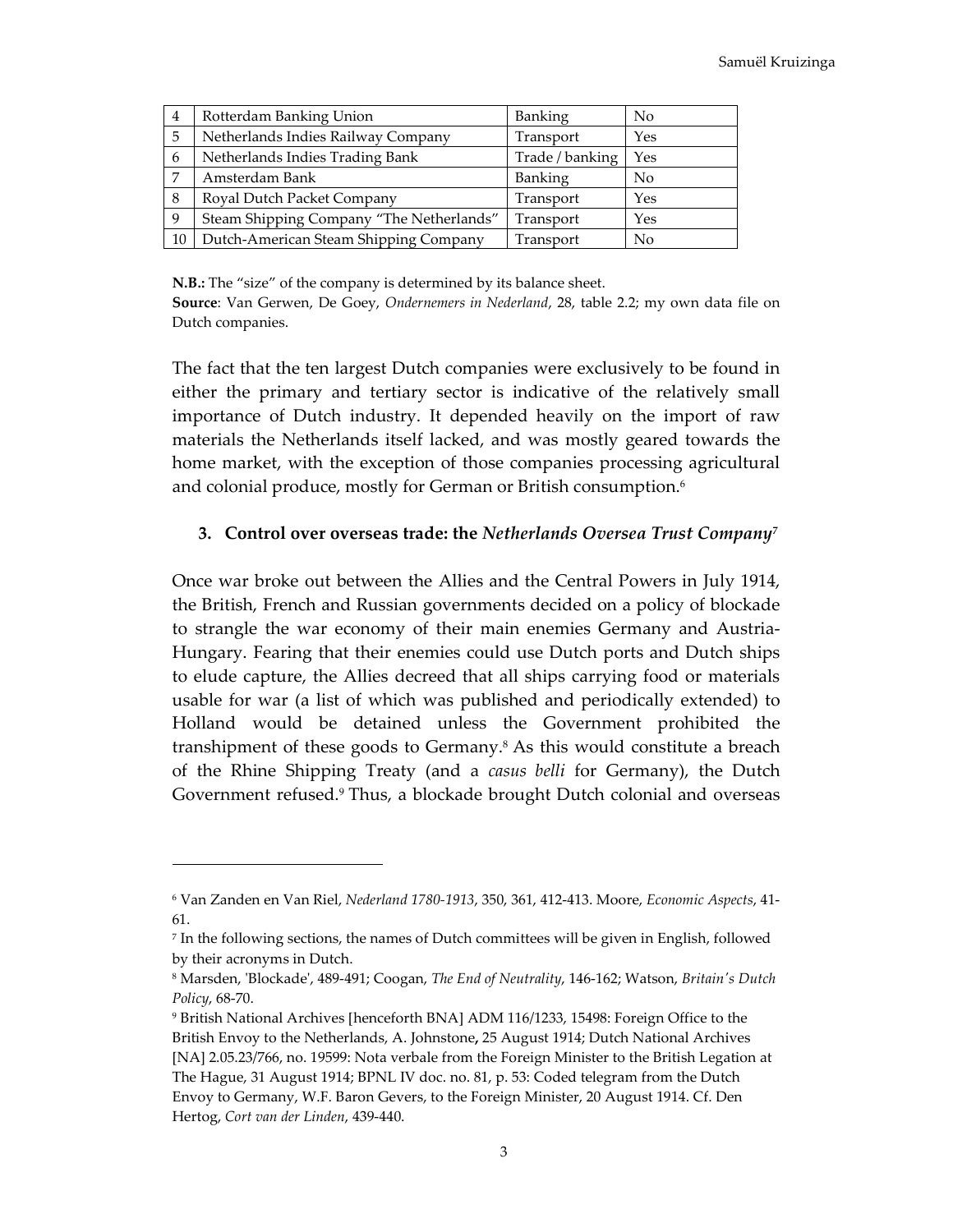trade to a near standstill, and wheat supplies were running dangerously  $\rm low.^{10}$ 

However, influential Dutch Government ministers J. Loudon (Foreign Affairs) and M.W.F. Treub (Trade) felt that the Rhine Shipping Treaty gave Germany an "un-neutral" advantage over the Allies, and feared both a victorious Germany in permanent possession of Belgium and a potential Allied-Dutch conflict over German trading.<sup>11</sup> Treub therefore tasked a Committee of five influential businessmen with informing the British Government of all Dutch business dealings, in the hopes that they could discern which of those were for bona fide Dutch, and which for German benefit. <sup>12</sup> The British Commercial Attaché to The Hague, sir Francis Oppenheimer, picked up on this idea and suggested to his superiors in London that the Committee could perhaps give the Allies the guarantees they needed without the Dutch Government being openly involved and thus without the risk of German belligerency.13 The British Government, and so did Loudon, as long as his government's involvement remained a strict secret.<sup>14</sup> The agreement between Oppenheimer and the two ministers was put into operation by Treub's Committee, who in turn founded the **Netherlands Oversea Trust Company (NOT)**.<sup>15</sup> The Company was officially created and financed by a group of Dutch bankers and shipping companies, furthering the illusion that the company was born purely of private initiative.

<sup>&</sup>lt;sup>10</sup> See for ministerial warnings about wheat supply NA 2.02.21.02/134, No. 57: Minutes of the Council of Ministers, 21 August 1914, and a speech by the Trade Minister in *Nieuwe Courant*, 27 August 1914. Cf. Treub, *Oorlogstijd*, 55. For declining trade levels, see for example Siney, *Allied Blockade*, 20; Frey, *Der Erste Weltkrieg*, 113-114.

<sup>&</sup>lt;sup>11</sup> There is ample evidence for both ministers' anti-German bias, but the clearest exposition can be found in NA 2.02.05.02/134, no. 77: Addenda to the minutes of the Council of Ministers, 3 October 1914.

<sup>12</sup> Dagboek Van Aalst, 12 September 1914, 6-8; 14 September 1914, 8-9; 16 September 1914, 9; NA 2.06.079/1227: J.E. Claringbould (who became secretary of the Committee for Dutch Trade] to J.H. van Schermbeek and J. Jongejan, 27 March 1918, with enclosed "Verslag" reporting on the wartime activities of the Committee; 2.06.079/1405: Anonymous memorandum 'Measures for the benefit of Dutch trade and navigation during the war', 15 May 1915.

<sup>13</sup> Oppenheimer MSS, Bodleian Library (Oxford), box VII, folder 'First World War. The Blockade', p. 12, folder 'Autobiographical notes, 1959; BPNL VII doc. no. 118, p. 157: Telegram Johnstone to Grey, 26 October 1914; BNA FO 368/1027, no. 60793: Telegram Johnstone to Grey, 18 October 1914 no. 99 Commercial.

<sup>14</sup> BPNL VII doc nr. 93, p. 128: Telegram Johnstone aan Grey, 5 september 1914; NA 2.06.079/1229: Prof. C. van Vollenhoven to Joost van Vollenhoven, 24 December 1914; BNA FO 368/1028, no. 88814: Oppenheimer aan Sir Eyre Crowe, 28 december 1914 'private'. <sup>15</sup> NA 2.06.079/1228: Minutes of a meeting between the Committee for Dutch Trade [CNH] and the directors of several large Dutch shipping companies, 10 November 1914. Cf. NA 2.06.079/1212: CNH to several large shipping companies, 7 November 1914.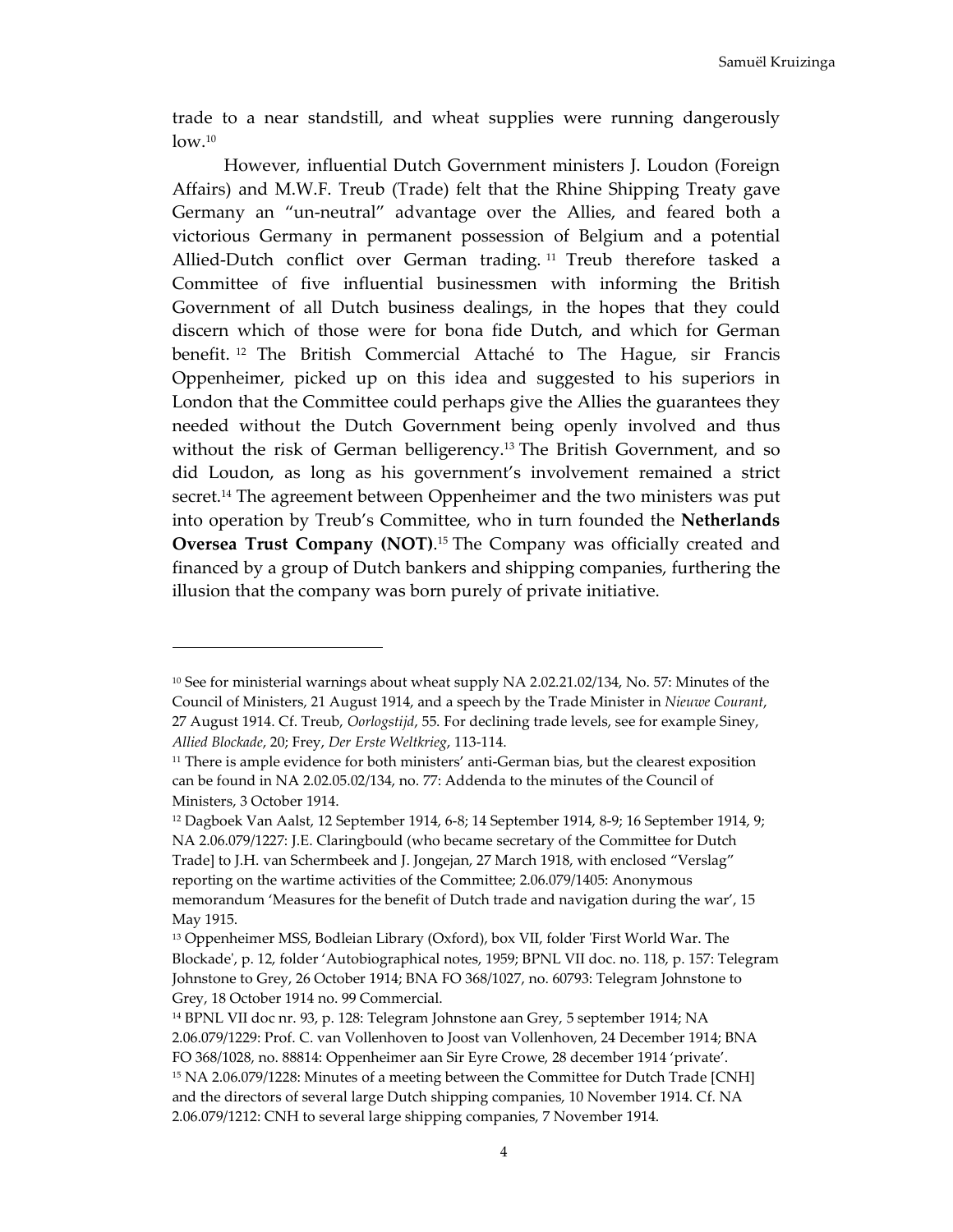The NOT was to serve as a clearing house for overseas imports. Those wanting to acquire overseas goods had to sign a contract with the NOT promising not to export the goods to Germany, and pay a sizable deposit. In case the contract were breached, the deposit (roughly equal to the worth of the goods in question) would be confiscated by the NOT. Regular checks were performed to make sure no goods had been fraudulently exported to Germany.16 Satisfied with these controls, the Allies allowed goods imported via the NOT a free pass through the North Sea blockade. The NOT businessmen did want an Allied favour in return for their cooperation: the exemption of several luxury Indies goods from the Allied contraband lists, allowing them to be sold via Holland to Germany at great profit.<sup>17</sup> These exemptions suited the majority of the founding companies of the NOT, heavily engaged in the Indies trade, quite well. NOT chairman C.J.K. van Aalst, for example, retained his presidency of the Dutch Trading Company which had extensive dealings in the Netherlands Indies.<sup>18</sup> Van Aalst quickly came to dominate the NOT's ruling body, the **Executive Committee**. <sup>19</sup> Its members shared Van Aalst's pro-British outlook, having been frustrated by German competition in the pre-war years.<sup>20</sup>

#### **4. Control over German exports: the** *Committee for Foreign Trade*

The Allied blockade caused a major shift in the character of Dutch-German trade. As the Allies prevented ships from entering and leaving the Central Powers' ports directly, and the NOT severely restricted transit trade, German and Austrian merchants sought to replace overseas supplies by buying up

<sup>16</sup> *Acte Constitutif*; Siney, *Allied Blockade*, 41-42; Smit, *Nederland in de Eerste Wereldoorlog* II, 81; Keller, *NOT*, 9-12, 16, 29-38; Van Manen, *NOT* I, 78-81; Van Manen, *NOT* II, 34-35. Cf. NA 2.06.079/1229: 'Communiqué' by the NOT, 5 January 1915.

<sup>17</sup> Smit, 'De staat en de N.O.T.', 90-91

<sup>18</sup> See, for example, De Graaf, 'Van Aalst'.

<sup>19</sup> Vissering, 'In Memoriam'; Vissering, *Joost van Vollenhoven*; Oppenheimer, *Stranger Within*, 269.

<sup>20</sup> See, for example, E. Heldring's disparaging diary entries on unfair German competition and business practices: De Vries (red.), *Herinneringen en dagboek van Ernst Heldring*, I, 143, 153-154, 157, 227-228. According to Oppenheimer, Van Aalst had a strong anti-German bias: '[H]e has a personal grievance against Germany. The war promised to give him an opportunity, long awaited, to wipe off an old score.' Oppenheimer MSS, Bodleian Library Oxford [henceforth Oppenheimer MSS], box I: 'Summary of the War Aspect – past, present, and future – of the Economic Relations between the United Kingdom and Holland', by Oppenheimer, n.d. [January 1917], enclosed in Townley to Balfour, 1 February 1917 no. 1040 Commercial. Van Aalst seems to confirm this in his own wartime diary: Dagboek Van Aalst, 5 maart 1915, 106- 107. The attitude seems to be shared by a significant number of NOT directors, though, as we shall see, not all of them: NA 2.06.079/1240: Minutes of a meeting of the NOT Board of Directors [henceforth RvB], 26 October 1915, p. 662.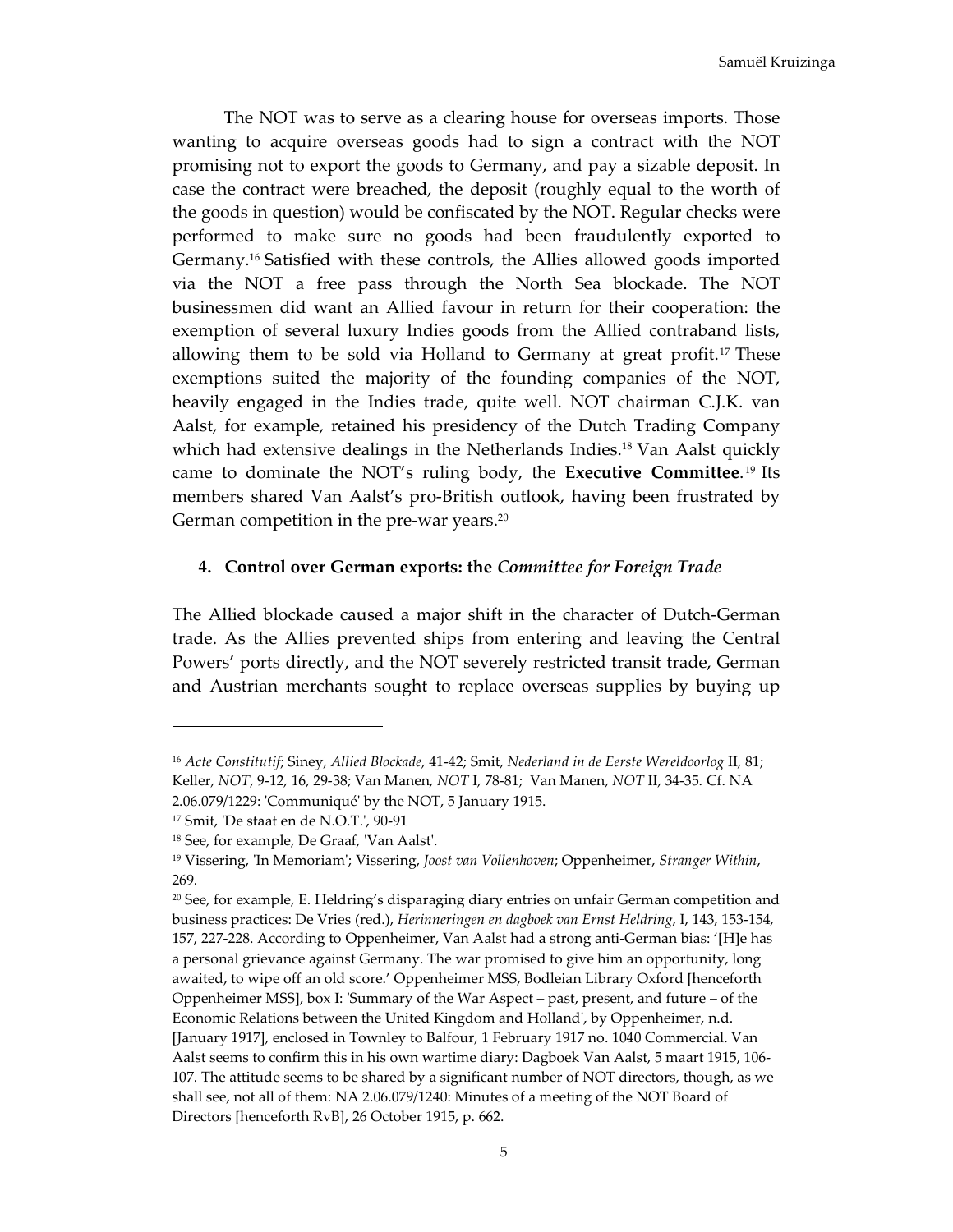neutral produce at any price. Naturally, the German Government removed all protectionist trade barriers.21 Dutch farmers abandoned traditional markets in Britain, as prices were lower and the costs of transport (due to the inherent dangers of sea travel in wartime) much higher. As a result, home stocks were beginning to run low, whilst home prices rose tremendously.<sup>22</sup> To protect its own population, the Dutch Government therefore began to issue export prohibitions.23 However, Trade Minister Treub recognized that a large section of the Dutch population depended financially on the export-orientated agricultural sector, while at the same time some means had to be found to provide cheap food for the Dutch populace. He therefore founded, for several major agricultural exports, so-called **State Central Bureaus** (**SCBs**). Within these Bureaus, representatives of those producing, processing and exporting agricultural products would work together.<sup>24</sup> For example, the State Central Bureau for Potatoes (founded October 1914) controlled the entire exportable crop, and was obliged to sell a certain percentage to the Government at relatively low maximum prices. The rest could be sold at the free market, which usually meant: to Germany. The actual distribution was left to the municipalities, and the SCBs would recommend the percentage to be reserved to the Minister.  $25$  As most of the planning was left to private parties, supported by only a handful of civil servants, this saved an inexperienced and understaffed Government from having to control the export apparatus all by itself.<sup>26</sup>

 The export of goods that were scarce remained forbidden, and only the government could issue *licences* to circumvent the export prohibition. An attempt by the German Commercial Attaché, *Freiherr* Von Hartogensis, to buy some of the small stocks of Government-owned tin led to Dutch Government demands for massive compensations: if the Germans really wanted the tin so badly, they would have to pay for it by issuing a number of export licences

l

<sup>21</sup> BNA FO369/1026, 43555: telegram Maxse to Grey, 26 August 1915 no. 54; idem, 44129: telegram Maxse to Grey, 28 August 1914 no. 57. Cf. idem, 41704: telegram Belgian Envoy to Britain to the Foreign Office, 20 August 1914, plus minutes; idem, no. 44691: Telegram Johnstone to Hopwood Committee, 30 August 1914 no. 30 Commercial; NA 2.06.001/10898: Gegevens betreffende Handel, Nijverheid en Scheepvaart in Nederland tijdens den oorlog 1914-1918, 1e gedeelte (Afd. Handel van het Ministerie van Landbouw, Nijverheid en Handel, n.d. [circa 1919]), p. 1.

<sup>22</sup> Smidt, *De regulering*, 104; Frey, 'Deutsch-niederländische Wirtschaftsbeziehungen', 97. <sup>23</sup> On 3 August 1914, the Dutch Government made it possible to prohibit the export of all goods if there was a danger of want or a dangerously high rise in prices (*Staatsblad* 344). Cf. Kraaijestein, 'Lokale noden', 64-66; *Uitvoerverboden*, 3-5.

<sup>24</sup> Treub, *Oorlogstijd*, 45-47; Van Meurs, 'Levensmiddelen-politiek', 228-229.

<sup>25</sup> Soer, *Aardappelendistributie*, 41-51.

<sup>&</sup>lt;sup>26</sup> See, for example, Dagboek Van Aalst, 29 december 1915, 213. According to Van Aalst's diary, Treub told him that he would tender his resignation if the sprawling government budget, heavily inflated due to the costs of mobilization, was not brought under control.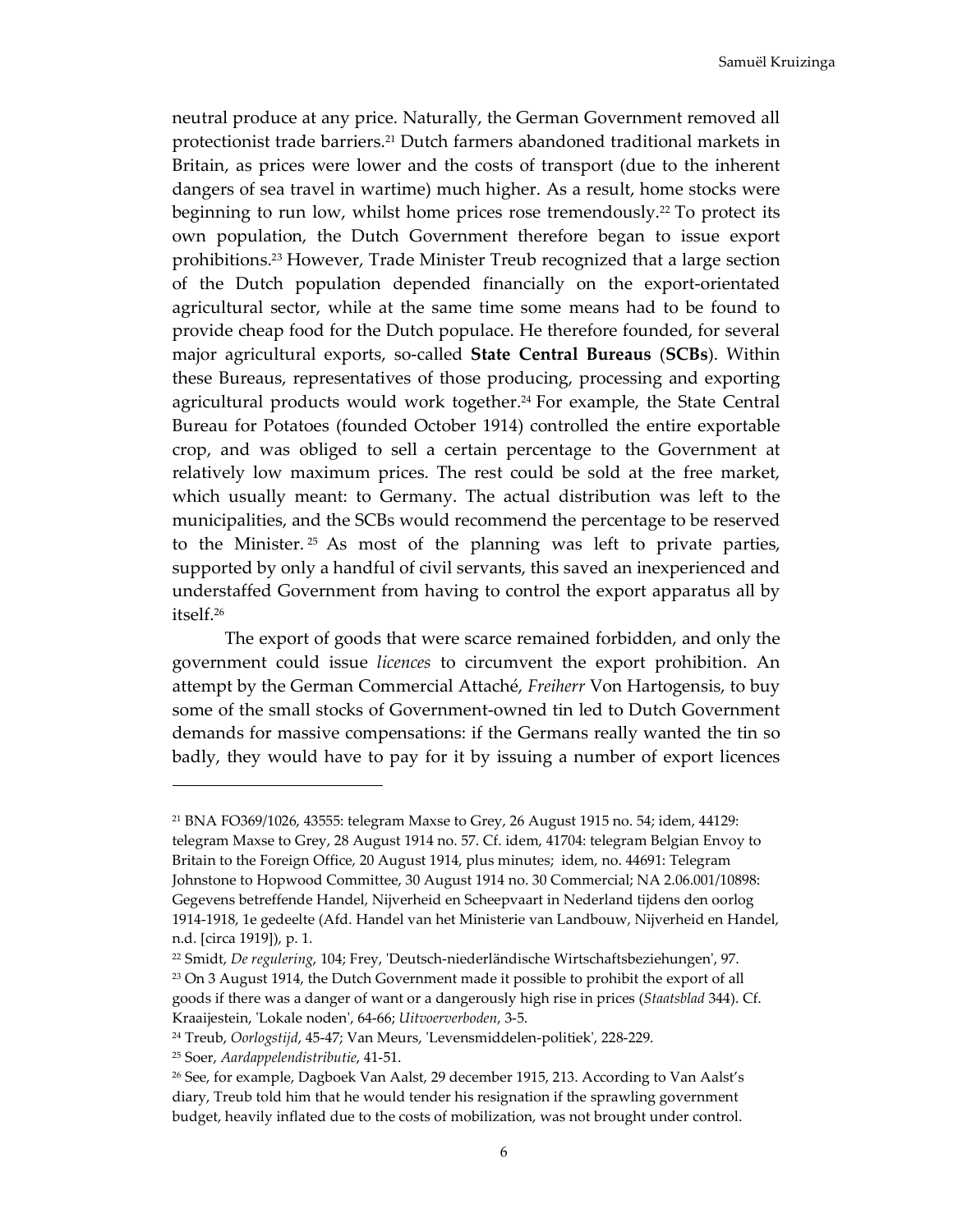Samuël Kruizinga

themselves.27 The German Government, in retaliation, threatened to stop the export of coal to Holland. This could potentially lead to disaster, as the war had made British coal largely unavailable.<sup>28</sup> Other complications relating to Dutch-German trade arose as the Central Powers, following the Allied example, had issued ever-expanding *contraband* lists, and therefore refused to sell certain goods to Holland unless guarantees were given that they would not be re-exported to enemy countries.<sup>29</sup>

As a trade war between Germany and Holland loomed, the NOT feared that the Germans would demand the Dutch export goods imported under its guarantee in exchange for coal: and indeed, early in 1915 the Dutch Government was forced to trade raw copper imported from overseas for German copper wire.<sup>30</sup> The NOT therefore proposed a solution which would solve all outstanding Dutch-German difficulties. It would found a special subcommittee for dealing with German trade. This Subcommittee would work together with representatives of all Government departments involved in the Dutch-German trade (Foreign Affairs, Trade, Finance, War and Navy) $31$ and the so-called *Industry* and *Foodstuffs Boards*. The latter two organizations were founded just after the outbreak of war to coordinate private relief for economic victims of mobilization and war, and to attune agricultural and industrial production to meet Dutch consumers' needs.32 The Government

<sup>27</sup> NA 2.21.261/60: Telegram Von Hartogensis to Du Bois (German merchant in Frankfurt am Main), 30 November 1914; NA 2.06.001/5573: German envoy to The Hague F. Von Müller to Posthuma, 3 January 1915 J. nr. 32; idem: Report by Everwijn, 4 January 1915; idem: Posthuma to Loudon, 12 February 1915, afd. Handel no. 2905, with enclosed Von Hartogensis to Posthuma, 25 januari 1915; idem: Everwijn to Von Hartogensis, 20 Januari 1915.

<sup>28</sup> Dagboek Van Aalst, 21 december 1914, 50-51; 22 december 1914, 51-52. The German consular-general at Rotterdam, C. Gneist, shared Von Hartogensis' frustration and had earlier advocated forceful measures, such as a total prohibition of export for coal, machines and iron to force the Dutch into compliance. NA 2.02.05.02/906: General C. Snijders to Cort van der Linden, 12 November 1914, no. 176, 'Zeer Geheim. Persoonlijk', with enclosed 'Verzameling van eenige gedeelten uit afgeluisterde telefoongesprekken tusschen den Duitschen consul te Rotterdam, Dr. Gneist (A) en den Duitschen Gezant te 's-Gravenhave (B)]', n.d.

<sup>29</sup> Van Manen, *NOT* I, 86; Vandenbosch, *The Neutrality of the Netherlands*, 236-237; Van Dorp, 'Handel en Nijverheid', 224.

<sup>30</sup> BNA FO 382/213, 6604: Johnstone to Grey, 15 January 1915 no. 54 Commercial; idem, 12448: Johnstone to Grey, 30 January 1915 no. 128 Commercial, with enclosed 'Memorandum', n.d., by Loudon; idem, 15131/15: Grey to Johnstone, 15 February 1915 no. 101 Commercial; BNA FO 382/205, 24328: Oppenheimer to Sir Eyre Crowe of the Foreign Office Contraband Department, 25 February 1915.

<sup>&</sup>lt;sup>31</sup> The Foreign Office and the Trade Departments were involved for obvious reasons, Finance controlled the Dutch customs, and the War and Navy departments were heavily interested in acquiring German and Austrian weaponry and munitions which the Central Powers only wanted to barter away against Dutch goods under export prohibition.

<sup>32</sup> Ritter, De donkere poort I, 174-5; *Documenten voor de economische crisis* III, 1-8; Treub, *Herinneringen*, 309-311.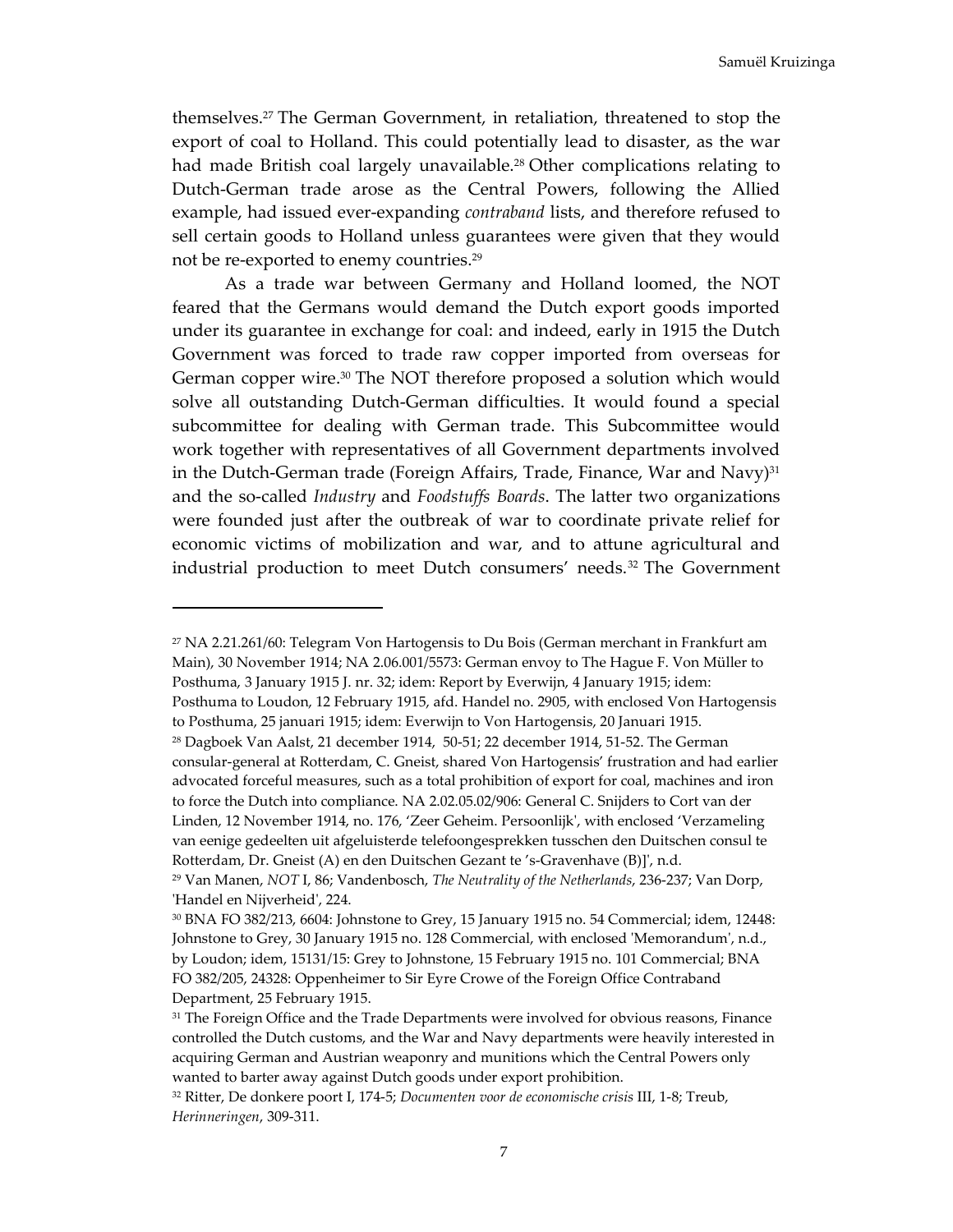departments and the two Boards were to ascertain which goods the Dutch needed most from Germany, and, in cooperation with the NOT, to determine which Dutch goods would be traded in return. This "barter" system (whereby Dutch export licences were traded for German licences considered roughly equal in value) would only be applied to scarce goods. Other goods (including the Dutch agricultural surplus and German coal and steel) would be freely available. The SCBs, subordinated to the *Foodstuffs Board* and the authority of the Trade Minister, were to determine the amount of foodstuffs that could be exported to Germany without causing a price explosion on the domestic market. Finally, German contraband goods would be consigned to the NOT, which would prevent their re-export to Allied countries. The **Committee for Foreign Trade (CFT)** represented a close cooperation between government and business in which all parties had an equal vote. However, the leading figures within the CFT were all businessmen: NOT-members A.G. Kröller and W. Westerman, and *Foodstuffs Board* chairman (and agricultural mogul) J.Th. Linthorst Homan.<sup>33</sup>

#### **Figure 1: the Committee for Foreign Trade, May-September 1915**



### **5. The September 1915 Export Reforms**

The CFT trade system soon ran into serious difficulties. With NOT-members Kröller and Westerman in the lead, the NOT's control over the CFT appeared complete. However, Kröller and Westerman did not share the NOT Executive Committee's pro-Allied leanings, and had vastly different business interests. Kröller led a vast business empire focused mostly, but not exclusively, on the

<sup>33</sup> NA 2.06.079/1405: Linthorst Homan to Joost van Vollenhoven, 15 May 1915, with enclosed several documents describing both the "internal" (and secret!) way in which the Committee would work and the "external" (public) way in which it would present itself. Cf. NA 2.06.079/1605, no. XIIb 8 februari 1916, 'De Sub-Commissie B'.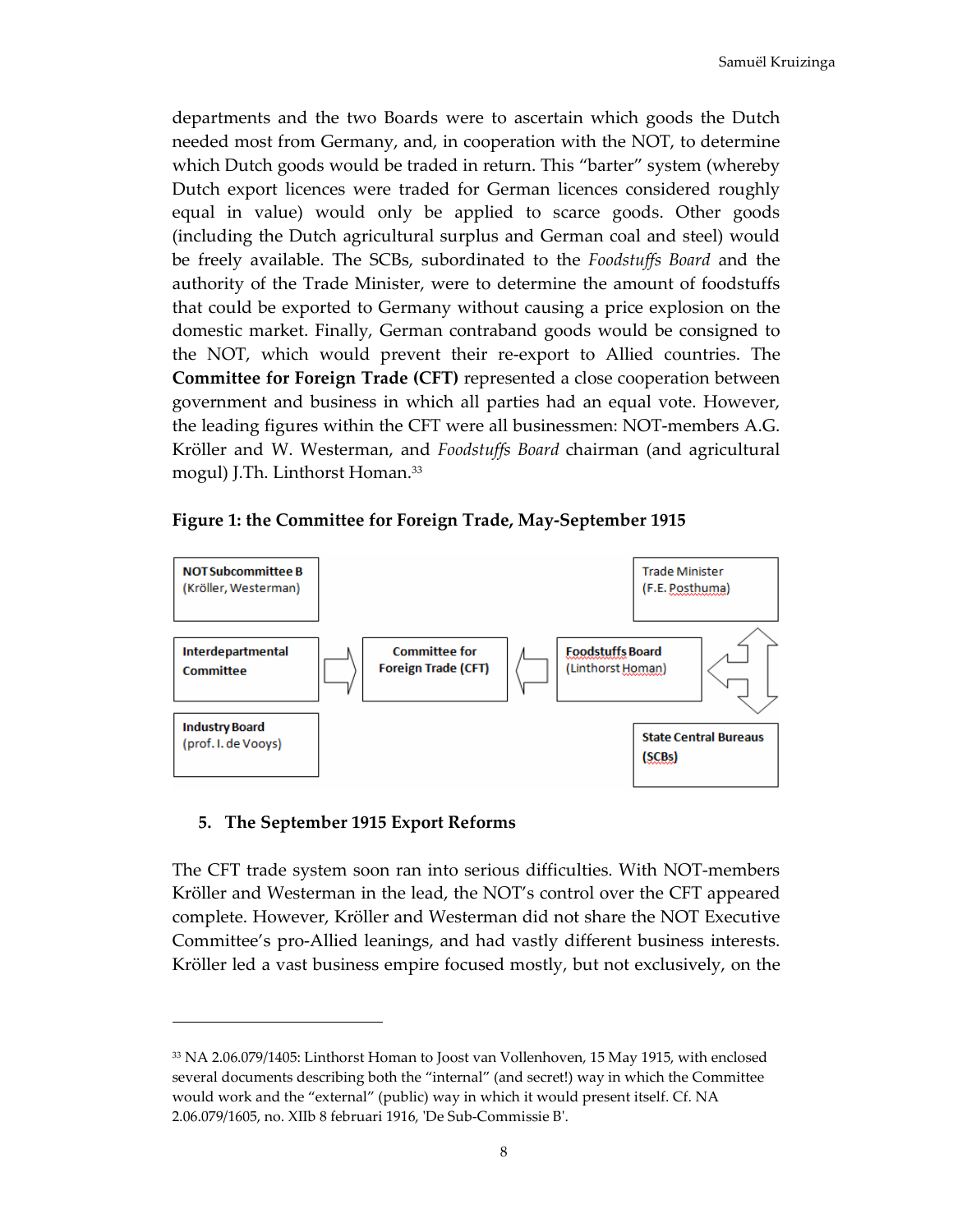Central Empires.34 Westerman led the Rotterdam Banking Union, the fastestgrowing Dutch bank which often acted as a financier for Kröller's business ventures. [see table 1]. <sup>35</sup> Kröller and Westerman had been both personal enemies and professional competitors of Van Aalst and his business friends for years, and had only joined the NOT at Treub's express urging. Moreover, the German public soon started distrusting the NOT, as worrying stories of the Executive Committee's pro-Allied stance and Francis Oppenheimer's role in its creation appeared in the press. From the second half of 1915 onwards, the German Government began to share this distrust, and advised its companies *not* to deal with the NOT, fearing that it would relay German business secrets to its *real* masters in London. <sup>36</sup> Kröller and Westerman therefore distanced themselves as far as possible from the Executive Committee, resulting in weakening ties between the NOT and the CTF.

 Worse, cracks had started to appear in the system designed by Treub to maintain both the export trade and home supply. The State Central Bureaus had only very scant information and faulty pre-war statistics to measure the needs of the Dutch home market, and thus could not prevent local shortages and price rises from occurring. In such a case, the Trade Minister had no choice but to stop all exports until home stocks had been replenished, temporarily de-activating the SCB system. However, without the SCBs the farmers had no *formal* obligation to sell to the Government, and often chose to stockpile and wait until the borders were re-opened. Therefore, the new Trade Minister F.E. Posthuma (Treub's successor after his move to the Finance Ministry in November 1914) introduced a new system. From September 1915 onwards, he began replacing the State Central Bureaus by so-called **Agricultural Associations**. No longer made up of selected representatives of farmers supported by a limited number of civil servants, these Associations were federations of *existing* umbrella organizations of farmers. <sup>37</sup> These

l

<sup>34</sup> For Kröller, see Nijhoff, *Miljoenen, macht en meesterwerken*; Cocheret, 'Kröller', De la Lande Cremer, 'Kröller', Van Eysinga, 'Kröller', Moret, 'A.G. Kröller'. Drs. Shirley Haasnoot is currently working on a new biography.

<sup>35</sup> De Vries, *Nederlandsche Bank*, 41. Cf. Westerman, *Concentratie*, 117-133; Houwink ten Cate, *Mannen van de Daad*, 28. On the animosity between Westerman and Van Aalst, see for example Dagboek Van Aalst, 12 October1916, 330.

<sup>36</sup> NA 2.05.23/839, 20984: Gevers to Loudon, 21 mei 1915; BPNL IV, doc. nr. 447, pp. 451-456: Kröller to Loudon, 15 October 1915. Instead of consigning contraband to the NOT, Germans and their Dutch business partners founded "small NOTs" for each of the contraband goods in question. So, leading Dutch importers of chemicals would together make sure that no German chemicals would find its way to Britain or France. Grünfeld, *Die deutsche Außenhandelskontrolle*, 55.

<sup>&</sup>lt;sup>37</sup> For example, the Cheese Association, which replaced the State Central Bureau for Cheese in October 1915, listed as its founding members the Dutch Dairy Union (Algemeene Nederlandsche Zuivelbond), the Frisian Cooperative Dairy Export Society (Friesche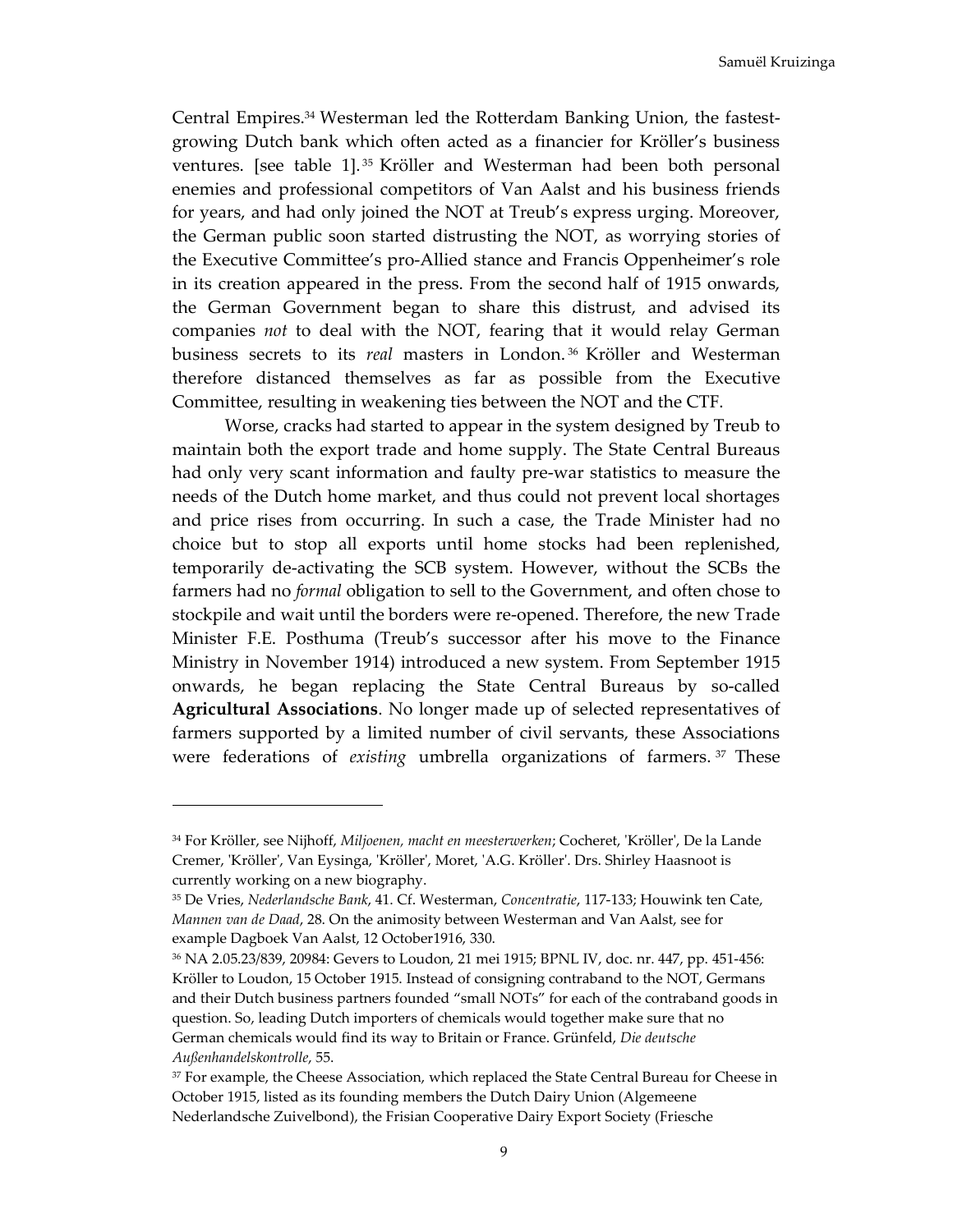umbrella organizations were supposed to have more accurate data on production and home consumption. Moreover, it was hoped that they were better equipped to keep their members in check (and thus prevent fraud and stockpiling) than the civil servants of the State Central Bureaus. The Government was no longer directly represented in the Associations. Instead, **State Supervisory Bureaus**, consisting of one member of the Upper, and two of the Lower House of Parliament, as well as one technical advisor appointed by the Minister, were instituted to keep watch. By giving members of parliament a direct say in these organizations, Posthuma furthermore hoped to quiet any public criticism of export and distribution policies.<sup>38</sup>

| Foundation | Name                                     |
|------------|------------------------------------------|
| date       |                                          |
| 11-09-1915 | <b>Butter Association</b>                |
| 11-09-1915 | <b>Cheese Association</b>                |
| 13-09-1915 | Pork Association                         |
| 17-09-1915 | <b>Pulse Association</b>                 |
| 18-09-1915 | United Vegetable Association             |
| 20-09-1915 | Potato Association                       |
| 27-09-1915 | Association of Potato meal Manufacturers |
| 28-09-1915 | <b>Association of Dairy Producers</b>    |
| 05-10-1915 | Egg Association                          |
| 27-10-1915 | Sea Fish Association                     |
| 17-07-1916 | <b>United Seed Association</b>           |
| 05-08-1916 | Fowl Association                         |
| 07-09-1916 | Veal Association                         |
| 09-09-1916 | United Fruit Association                 |
| 29-09-1916 | Horse Association                        |
| 03-10-1916 | <b>Sugar Association</b>                 |
| 11-10-1916 | Hay Association                          |
| 20-11-1916 | Flax Association                         |
| 14-12-1916 | Association of Rennet Producers          |

|  |  | Table 2: the Dutch Agricultural Export Associations. |
|--|--|------------------------------------------------------|
|  |  |                                                      |

Source: Gruythuysen, *Inventaris archieven crisisinstellingen*, 171-220; Smidt, *De regulering*, 26-27

The creation of Associations and corresponding State Supervisory Bureaus was animated by the same free-market, *laissez-faire* principles as the earlier export system. As before, it was deemed best to let those outside the government do most of the work, as they would be better at it than the small,

Coöperatieve Zuivelexportvereeniging) and the Union of Cheese Producers of Gouda (Bond van Kaasproducenten te Gouda).

<sup>38</sup> Blink, *Kaasvereeniging*, 9-12; Peereboom Voller, *Distributiewetgeving*, 26; Treub, *Oorlogstijd*, 68-70; Smidt, *De regulering*, 29; Broekema, 'Landbouw', 290-291.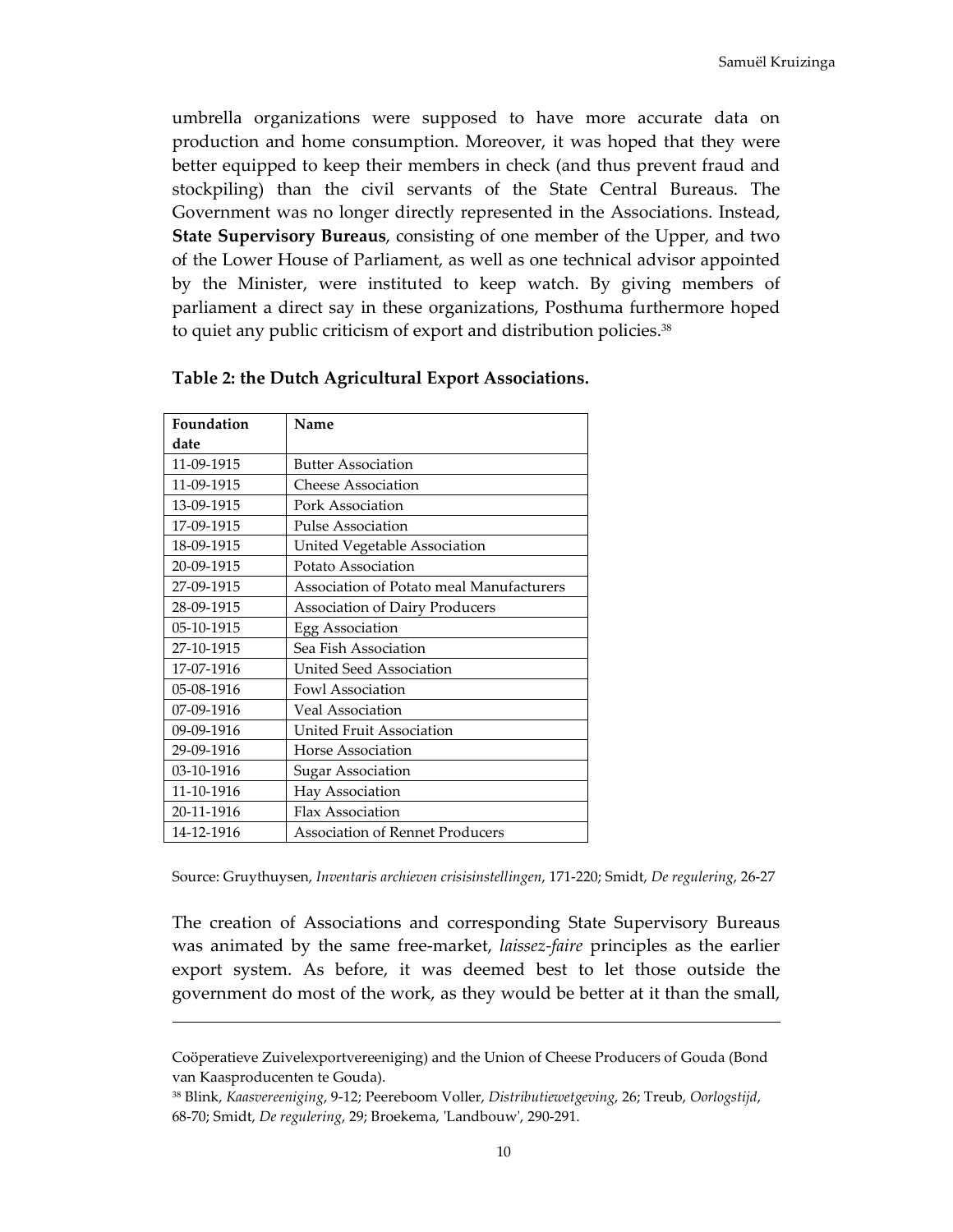overworked staff at the Trade Ministry. The new system even eliminated all *direct* government involvement, which cut costs even more. 39 In every other regard, the Associations represented a change for the worse. As there was a great deal of overlap between membership of the Associations [see table 2] and the Foodstuffs Board, the first were no longer subordinated to the second. This, however, severed the direct link between the Associations and the Committee for Foreign Trade [compare figure 1], making the latter's coordination duties much more difficult. Moreover, as the German price level was still much higher than the Dutch one, the Associations had every incentive to sell abroad. Theoretically, the system was designed to skim some of the Associations' profits to subsidize the distribution of food, but since the consumers were not directly represented in the Associations, frequently the amount of food made available for distribution was not enough to prevent local shortages or price rises. <sup>40</sup>

#### **6. Split down the middle**

From August 1915 onwards, the British Government began to take note of the large agricultural exports to the Central Powers. Dutch exports to Germany, British Government experts warned, provided the Central Powers with rich supplies of fats, according to then-current opinion the element which the Allied Blockade had been arguably most successful in depriving the German and Austrian populations of. Since the Allies had, so far, little success on the battlefield, it was decided to press onward with the economic campaign with as much vigour as possible and try to stop these neutral exports.<sup>41</sup>

|                        | First six months 1914 | First six months 1915 | First<br>six<br>months |
|------------------------|-----------------------|-----------------------|------------------------|
|                        |                       |                       | 1916                   |
| <b>Butter</b>          | 7,671                 | 17,335                | 19,026                 |
| Cheese                 | 6,312                 | 24,772                | 45,969                 |
| Potatoes / potato-meal | 20,985                | 49,305                | 51,201                 |
| Fish                   | 24.841                | 34,613                |                        |
| Meat                   | 5,820                 | 28,500                | 40,248                 |

| Table 3: Dutch agricultural export to Germany, 1914-1916 (tons) |
|-----------------------------------------------------------------|
|                                                                 |

<sup>39</sup> FO 382/737, 79644: Maxse to Grey, 22 April 1916 no. 649, with enclosed a report on Dutch exports by R.F. Mercier (British vice-consul at Vlaardingen), 20 april 1916.

<sup>40</sup> Although the Government created a State Central Administrative Office for the Distribution of Victuals (13 October 1915) its powers remained limited, and the actual distribution remained in the care of municipal governments. Kraaijestein, 'Lokale noden', 70-71; Pekelharing, 'Utrecht', 24-26.

<sup>41</sup> Waibel, 'Political Significance of Tropical Vegetable Fats', 127-128; Kaufmann, 'Fat research', 417-418; Sanders, *British Strategic Planning*, 88-89.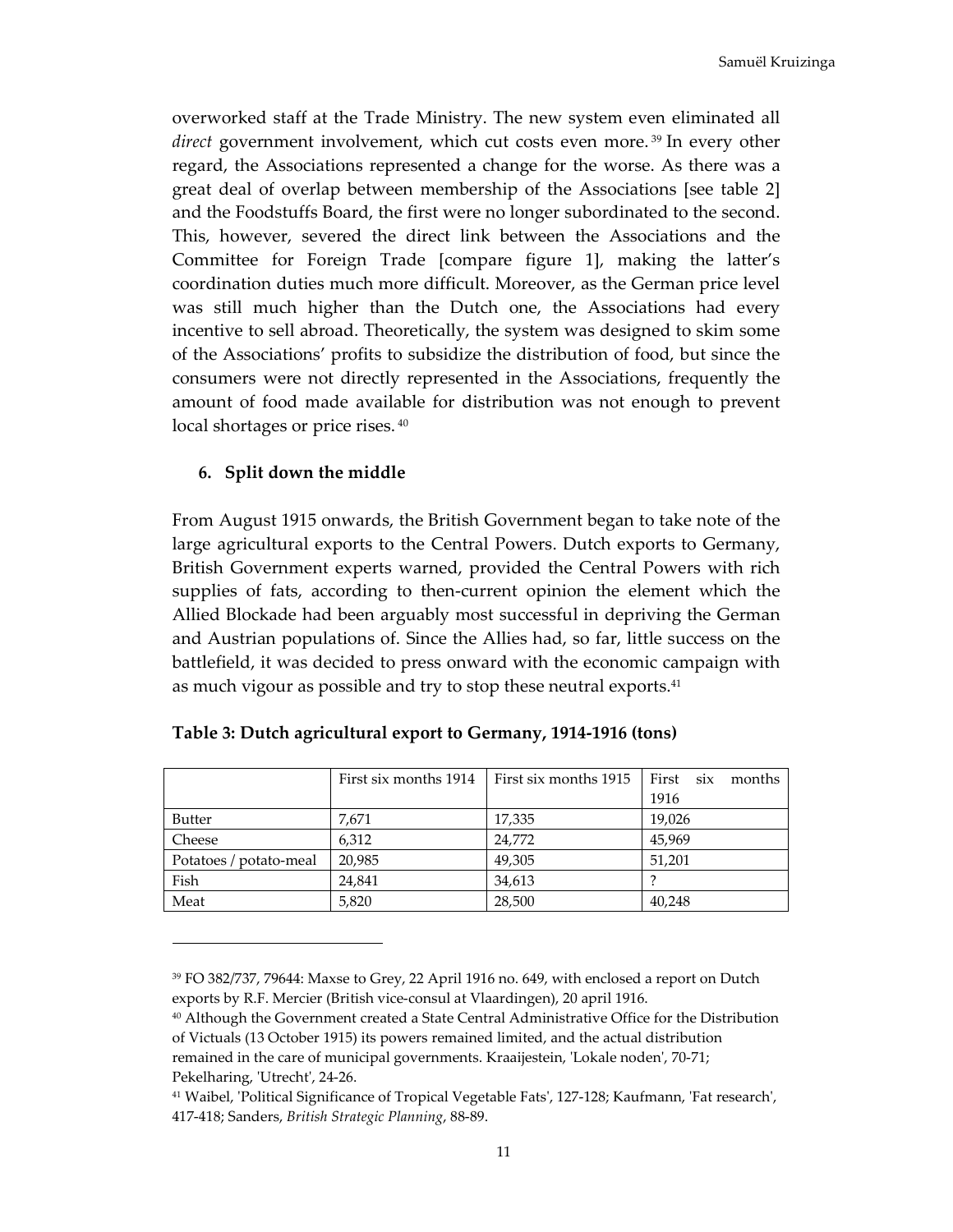| $\mathbf{r}$<br>٠.<br>Fruit | 0 <sup>1</sup><br>58<br>╰<br>JU.ZJ 1 | <b>25288</b><br>20.288 |        |
|-----------------------------|--------------------------------------|------------------------|--------|
| Ē<br>H O O C<br>-55°        | 868.'                                |                        | 20.328 |

**Source:** BNA FO 551/2/103903: Johnstone to Grey, 29 July 1915; BPNL VII no. 217, pp. 298-299: A. Parker, 'Memorandum respecting Holland as a base of enemy supplies', 28 September 1916.

The Allies hoped to use the NOT as a lever in order to stop Dutch agricultural trade with Germany. The Executive Committee was made to understand that Dutch exports were a breach of the Anglo-NOT agreement, since imports from overseas (fertilizers, fodder) were being used to "produce" goods (e.g. pigs) that were exported to Germany.42 The NOT agreed that some reduction of agricultural exports was necessary, although for wholly different reasons. If German exports were reduced and prices consequently lowered, Van Aalst and the Executive Committee figured, this would ensure that the Dutch population would have enough to eat at affordable prices. Moreover, they were afraid that the traditional Dutch agricultural market in Britain would be lost after the war, while Germany would again erect agricultural trade barriers.43 Posthuma, the Trade Minister, saw things differently. He feared that after the war, the British Empire would form a closed economic bloc, and Britain would prefer Australian and Canadian foodstuffs over Dutch produce. Germany, he felt, was the natural outlet for Dutch agriculture.44 The NOT tried to force the issue by refusing to import agricultural supplies, whereupon Posthuma, without consulting the Foreign Office, decided that the Government would buy and transport the supplies themselves, hoping that the Allies would think twice before stopping Dutch Government ships. In this matter, he was egged on by his advisor Kröller, whose business interests in South America would be seriously injured if the Dutch stopped importing Chilean nitrates and Argentinean maize. Since the Rhine Shipping Treaty prevented the Dutch Government from promising the Allies that agricultural supplies would *not* hand up in the hands of the Germans (as the NOT could),

<sup>42</sup> NA 2.06.079/1449: Joost van Vollenhoven, 'Verslag over mijn reis naar Londen Oct./Nov. 1915', n.d. [circa 8 November 1916], 4-5.

<sup>43</sup> *BPNL* IV no. 473, pp. 483-485: Joost van Vollenhoven, memorandum 'De positie van Nederlands handel onder den invloed van de handels-oorlog der groote mogendheden', 25 November 1915, enclosed in NOT to Loudon, 26 November 1915; NA 2.06.097/1605, I: 23 November 1915, 1-3.

<sup>44</sup> Years after the war, Posthuma reveals a great deal of his First World War food philosophy in a speech for a local Agricultural association. NA 2.21.026.07/369: Rede van dr. F.E. Posthuma gehouden te Zierikzee op 7 Juli 1937 ter gelegenheid van de Algemeene

Vergadering der Zeeuwsche Landbouw Maatschappij: 'De Toekomstmogelijkheden van onze landbouwexport, speciaal in verband met de verminderde afzetmogelijkheden van onze producten naar Duitschland'.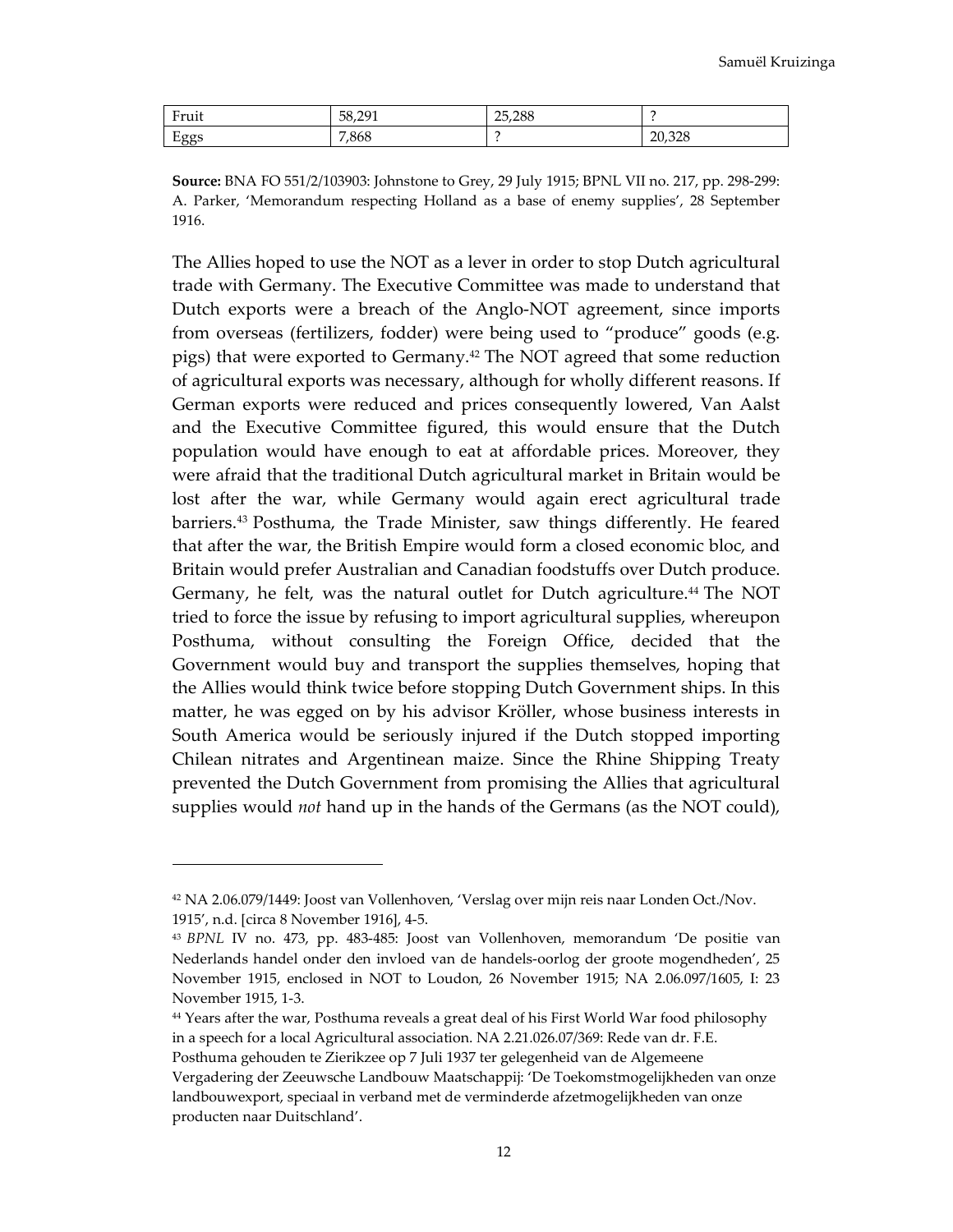the British Government decided to stop *all* Dutch Government ships until their cargoes were reassigned to the NOT.

 Meanwhile, the NOT tried to negotiate a settlement whereby the British would buy up about half of the Dutch agricultural exports at near-German prices, which were substantially higher than the British market would ordinarily pay. To sell the proposal to the sceptical British Treasury, Van Aalst organized a huge loan by Dutch bankers which would cover the costs of the agricultural purchases. <sup>45</sup> To ensure that Dutch produce was diverted to Britain, the NOT, through Linthorst Homan, impressed upon the Associations the urgency of the situation: if the deal fell through, the Allies would block all imports of fodder and feeding stuffs to the Netherlands, which spelled disaster for the entire Dutch agricultural sector.<sup>46</sup> The Associations agreed, and together they founded, in early Summer 1916, the **Agricultural Export Bureau (AEB)**, with Linthorst Homan as President.<sup>47</sup> However, the British still held up Government ships loaded with supplies, and Posthuma was still obstinate. Kröller, cleverly sensing that the AEB would once again allow imports from South America, negotiated peace between the Minister and the NOT, under which the Government would retain control over *half* the imports of agricultural supplies but would (secretly) sign an NOT contract for them. As Posthuma's advisor, Kröller could decide from which companies the government should buy, and thus made a very handsome profit.<sup>48</sup>

 However, not all went according to plan as the AEB proved unable to hold up its end of the Anglo-Dutch agricultural bargain. The main cause was internal strife within the *Associations* and the *State Supervisory Bureaus*, the latter oftentimes contravening AEB policy. Since the AEB had no official authority *over* the *Associations*, and had no means to impose its will on the SSBs, this created immense difficulties.49 In order to remedy this situation, yet *another* committee was created and given broad powers over agricultural production, allocation and distribution. Its extensive powers elevated it above both the Associations and the Supervisory Bureaus, and enabled it to force

<sup>45</sup> BNA CAB 17/162: A. Parker, H. Rew, 'Memorandum by Mr. Parker regarding the Purchase Schemes in Scandinavia, Iceland, and Holland, 15 May 1915; idem: M.P.A. Hankey,

<sup>&#</sup>x27;Purchases in Scandinavia and Holland. (Item 3 of the Agenda Paper for May 24th, 1916). Note by the Secretary

<sup>46</sup> NA 2.06.079/1813: 'Ontwerp' and 'Toelichting' by C. Broekema, n.d., enclosed in J.L. la Gro to Linthorst Homan, 10 April 1916;

<sup>47</sup> NA 2.06.079/1812: 'Verslag van de werkzaamheden van het Landbouw Export Bureau van de oprichting tot 1 mei 1917', n.n., n.d., pp. 1-4;

<sup>48</sup> BPNL IV, no. 604, p. 607: Loudon to Johnstone, 7 August 1916, enclosed in Loudon to the Dutch Envoy in London, R. De Marees van Swinderen, 16 augustus 1916.

<sup>49</sup> NA 2.06.079/1809: Minutes of meetings of the General Assembly of the AEB, 20 July, 24 July, 2 August, 30 August 1916.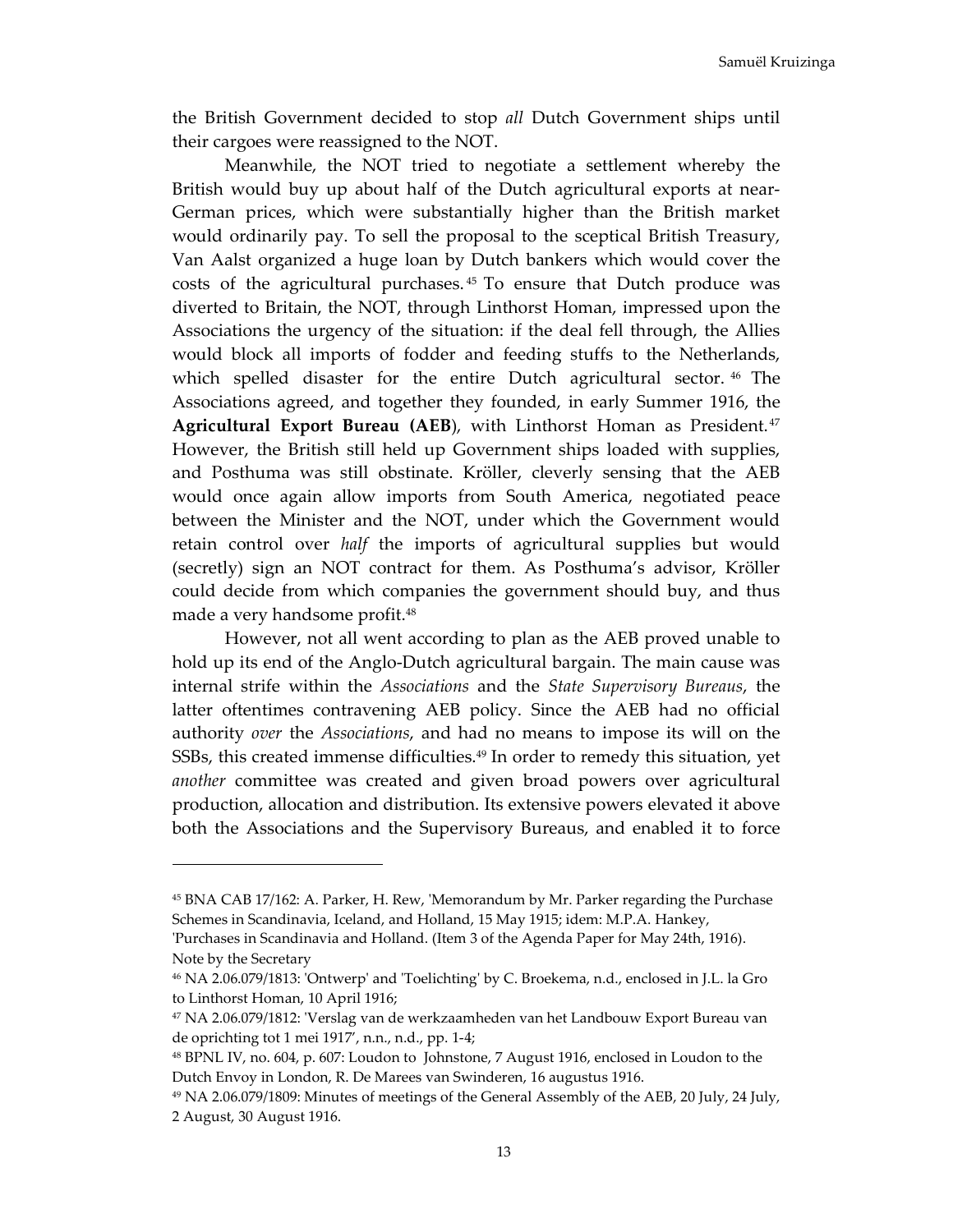Samuël Kruizinga

farmers to comply to the terms of the agricultural agreements. This **Committee Assisting in the Enactment of the 1916 Distribution Law**, a cumbersome name soon abbreviated to **1916 Assistance Committee,** was dominated by Kröller, who had Minister Posthuma's ear.50 Most likely, the Assistance Committee was the result of a deal between Posthuma, who grudgingly accepted the need for the AEB but insisted on Kröller being in charge, and Loudon, who supported the AEB if the Dutch were able to make a deal with Germany as well as the Allies.

 An agreement with the Central Powers was deemed necessary, as they could invalidate the Agricultural Agreement by using their U-boats to torpedo agricultural transports to Britain. Luckily, the Central Powers were in a talking mood: about two years of massive purchases of agricultural products had turned the Dutch-German trade balance heavily in the neutral's favour, and German authorities feared financial collapse. Thus, an agreement was reached whereby the Germans bought up the *remaining* half of the Dutch agricultural surplus in exchange for Dutch credits equal in size to the British. Once again, Van Aalst was instrumental in rallying the banks.<sup>51</sup> The final agreement (*Provisorium*) with Germany, negotiated by the 1916 Assistance Committee, resulted in a fairly comprehensive economic deal, but it was provisional in nature and dependent on the further settlement of several other questions, one of which was the exact amount of coal the Germans would henceforth deliver to Holland.<sup>52</sup>

#### **7. December 1916: Kröller v. Van Aalst**

Despite the tremendous success of the conclusion of the two agricultural agreements with both Britain and Germany, the short history of the two agricultural agreements illustrated that there was an enormous scope for disagreements and institutional friction between the different committees which had been erected to regulate Dutch foreign trade. All the way at what should be the top, the Cabinet itself was divided. Matters of trade and foreign policy were hardly ever discussed in the Council of Ministers or amongst individual ministers. Foreign Minister Loudon, Finance Minister Treub, Trade Minister Posthuma, and others acted as it suited them, working against each

<sup>50</sup> Moeyes, *Buiten schot*, 276-277; Van Dongen, *Revolutie of integratie*, 361; Hoek, *Distributiewet*. <sup>51</sup> Rotterdam Municipal Archive [henceforth: GAR] 525/12/87, 'Verslag' by Van Aalst on his

- attempts to organise a loan to a German consortium of banks, n.d. [October 1916].
- <sup>52</sup> Linthorst Homan, 'Nota omtrent de Conferentie te Londen 10 October 1916 6 November 1916, in *BPNL* IV, no. 662, pp. 671-682; NA 2.21.026.07/6: 'Niederschrift über eine

Verhandlung zwischen dem Landbouw Export Bureau und die Deutsche Handelsstelle im Haag', 16 December 1916. Cf. Pruntel, *Bereiken wat mogelijk is*, 304-317.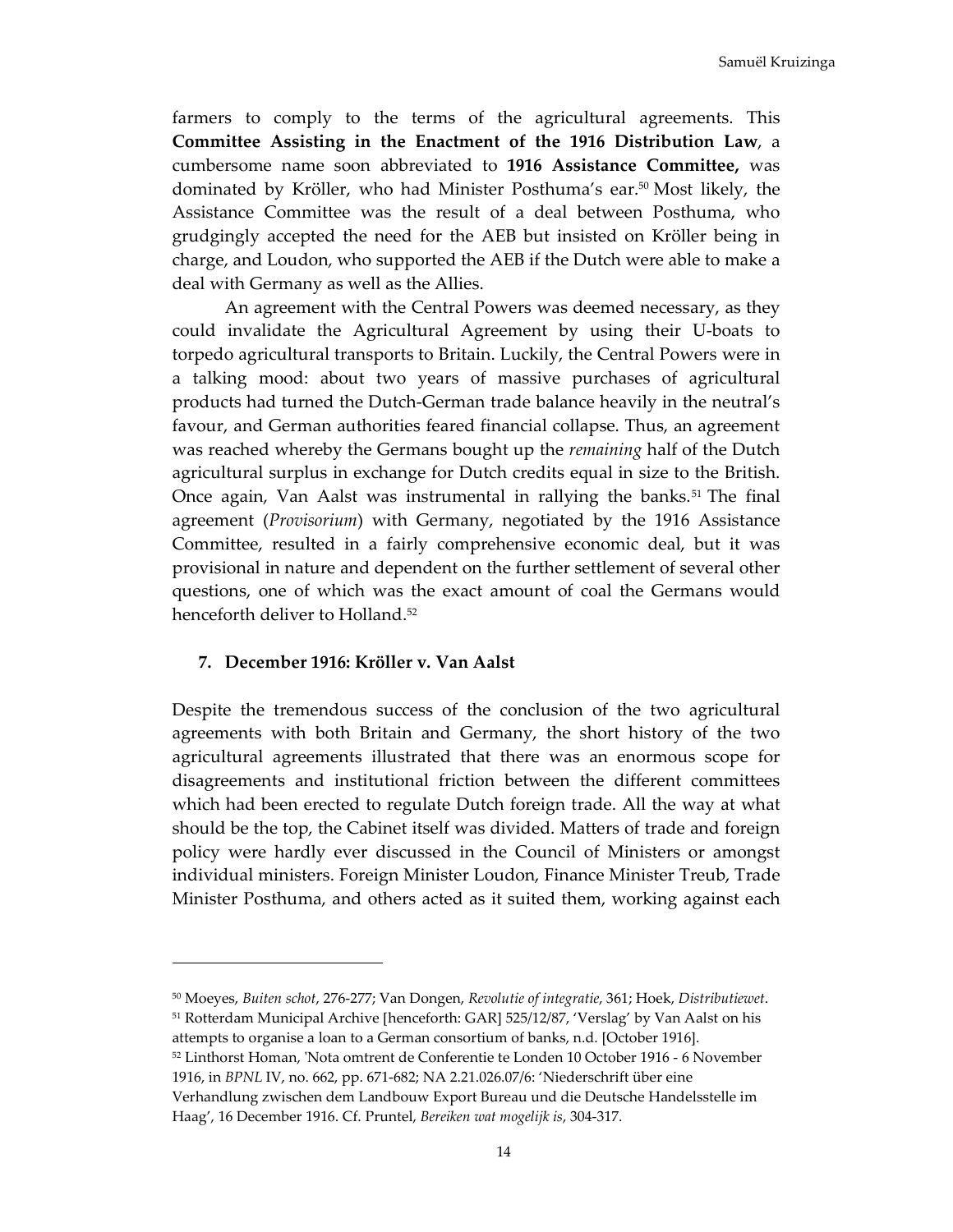other when they felt the need arose.53 Prime Minister P.W.A. Cort van der Linden, officially known as the "Temporary Chairman of the Council of Ministers", did not act as such (at least not in matters of trade or foreign policy), and thus his Cabinet lacked any sort of unified economic agenda.<sup>54</sup>

The many committees that were erected were just as divided. The choice to set up committees made up of businessmen or farmers seemed sensible: they would safeguard the government from having to do all the work itself, which was deemed convenient politically (to maintain neutrality), ideologically (to maintain the idea of free trade) and practically (since Government departments were either too small or not properly equipped to deal with the many problems at hand). However, the scope of and relationship between the committees shifted constantly, and there was no system of checks and balances, nor a clear hierarchy. Personal animosity, conflicting business interests and incompatible visions of the economic future of the Netherlands made cooperation difficult. With every reform new elements were introduced that further muddled the waters. The system, if it indeed can be called a system, was lined with internal divisions. The main fault line, however, was created by the personal rivalry between the NOT's Van Aalst and Kröller.

 Kröller was basically in charge of the entire export and distribution apparatus. His control was based, as his fellow NOT-shareholder Ernst Heldring wryly noted, on the continued existence of the mess of committees and supervisory boards whose relation to each other was ill-defined at best. So long as there was no internal power structure, Kröller acted as a "power broker", wielding control over both the export and the distribution of foodstuffs. Moreover, he advised Posthuma on Government-controlled imports. As pre-war stocks of imported food were drained, an ever-larger number of ships were requisitioned by the Government to ferry grain and wheat from the United States, fodder and fertilizer from South America, and rice from Southeast Asia. This culminated in a new **Shipping Requisitioning Law** on February 10, 1917, giving the Government an unparalleled control over Dutch shipping coupled with an unparalleled demand for tonnage from Dutch steamship companies. As "Shipping Dictator", Kröller could determine

l

<sup>53</sup> A famous example is the export of tin from Government-owned mines on the Dutch East Indies to Germany in exchange for German artificial dyes for the Indies *batik* industry. Th.B. Pleyte, who made this deal, took great pains to hide it from both his Government colleagues and the NOT, since it was in flagrant disregard of Government-sanctioned NOT-agreements with the British. Van Dijk, *Netherlands Indies*, 365-368.

<sup>&</sup>lt;sup>54</sup> See, for example, numerous entries in Van Aalst's diary where either he or his correspondents complain about the lack of unity and coordination amongst the chief ministers. Dagboek Van Aalst, 13 October 1914, 27-28; 18 November 1915, 196; 5 December 1915, 204; 23 March 1917, 418. Gerard Vissering, the president of the Dutch Central Bank, felt the same way (De Vries, *Nederlandsche Bank*, 92).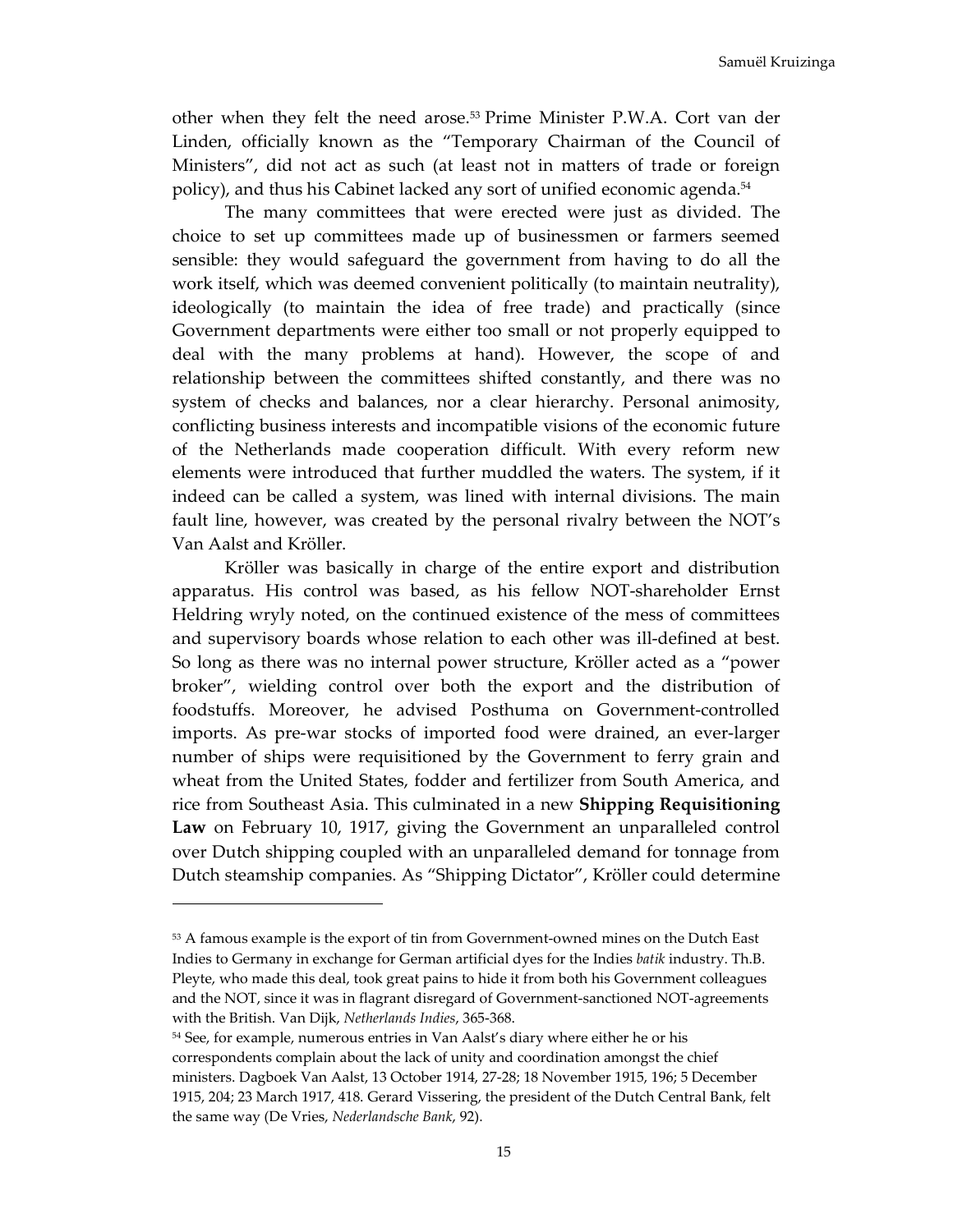Samuël Kruizinga

what the Government bought, from whom and who would be tasked with bringing it to Holland. Van Aalst, who vied with Kröller for the title of "uncrowned king" of the Committees, meanwhile ruled the NOT and, through the NOT, everyone who depended on overseas imports. Both Van Aalst and Kröller undoubtedly used their power for personal gain, and each foresaw an economic future for the Netherlands that was mutually exclusive and, of course, would be perfectly compatible with their own economic interests. Kröller wanted to prepare Holland for the period after the war when Germany would once again import from overseas. He helped German companies buy up shares for the largest Rotterdam shipping company (the Dutch-American Steam Shipping Company), and hoped to increase on the natural complimentarity of the Dutch and German economic spheres: Holland would be post-war Central Europe's outlet to the sea. He did not want to break off political or economic relations with the Entente countries, but felt Holland's future would be best secured as Germany's window to the world. Van Aalst, on the other hand, felt Germany was an unreliable business partner for Holland; taking what it wanted for as long as it wanted, and then discarding it when it was no longer needed. He feared a silent German economic takeover of the country, and preferred further developing a twin European-Asian economic strategy, whereby the Dutch and the Indies economies complemented each other and the outlook would be Atlantic instead of continental. Although he favoured measures to reduce Dutch dependency on Germany, he was never in favour of a complete stop of Dutch-German trade. In this debate, Government ministers, not constricted by a common Government policy, picked sides. For example, both Loudon (secretly) and Treub (openly) supported Van Aalst and the NOT, whilst Posthuma stood by Kröller's side.<sup>55</sup>

<sup>&</sup>lt;sup>55</sup> This division will be a major theme in my upcoming PhD thesis. Although the basis of the Kröller – Van Aalst divide are known, it has hitherto been characterized as simply a question of personal dislike (Houwink ten Cate, *Mannen van de Daad*, 20) or of "pro-Allied" Van Aalst squaring off against "pro-German" Kröller, thereby keeping the country as a whole neutral (Den Hertog, *Cort van der Linden*, 448). I suggest, however, that the division between the two was both much more complex and widespread, and that it was precisely the disorganization of the Dutch institutional landscape that allowed their disagreements to influence Dutch economic policy to such a degree.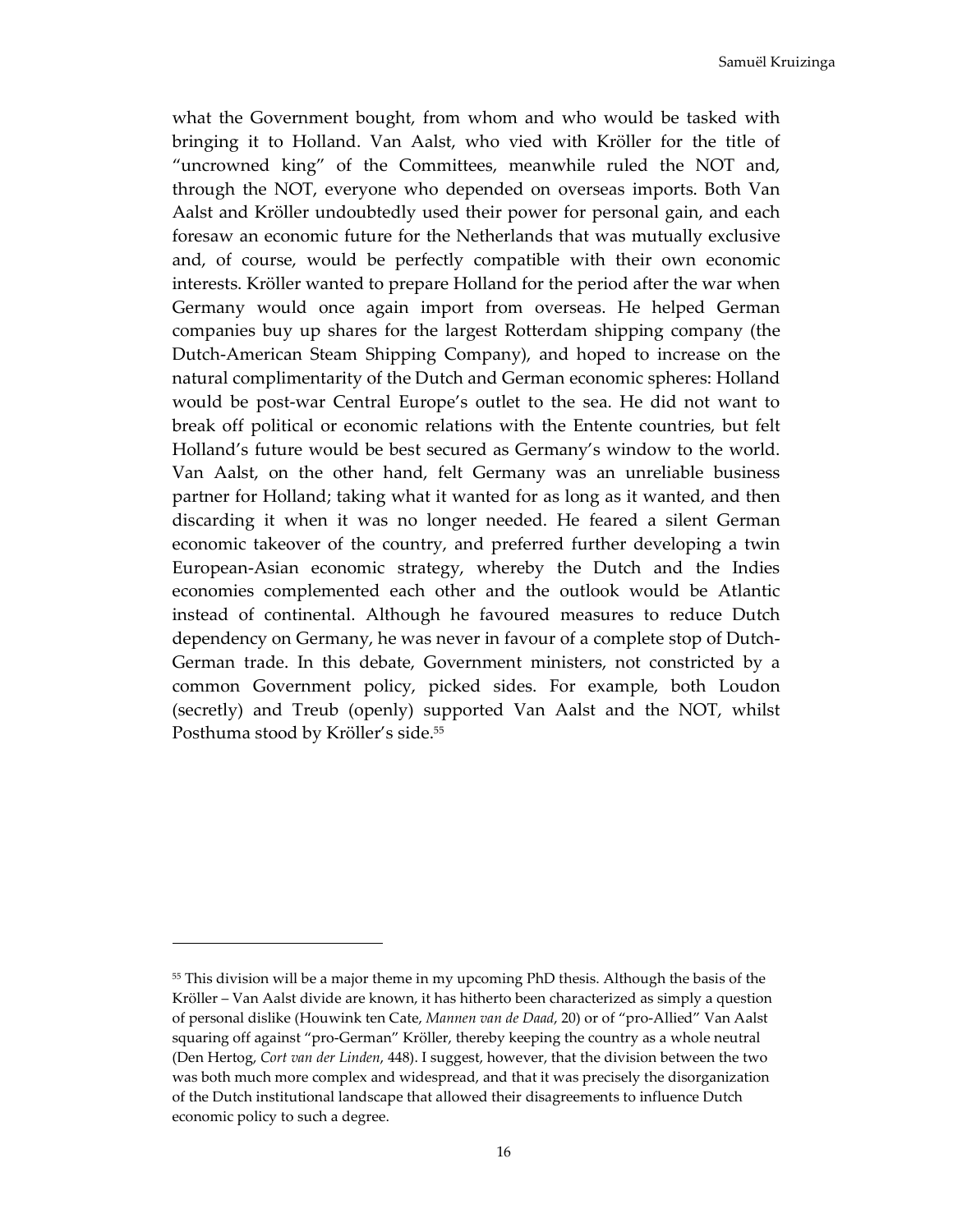

**Figure 2: Increasing complexity, circa December 1916** 

### **8. The shipping stalemate, 1917**

In February 1917, the German Government decided on a campaign of aggressive submarine warfare in the hopes of disrupting Allied trade, hoping to force Britain, which depended on its trans-oceanic shipping lanes for food and other supplies, into surrender. It was a dangerous gamble, since the German Government essentially forbade all ships (Allied *and* neutral) from trading with Allied countries on pain of death by torpedo. <sup>56</sup> Dwindling supplies and U-boat attacks made shipping space *the* prime commodity for the Allies. Fearing that German submarines would discourage European neutrals from trading with Britain, the Admiralty forbade neutral ships from leaving British or Dominion ports unless guarantees were given that the Anglo-neutral trade would continue.<sup>57</sup> Extra pressure was exacted by withholding bunkering coal from neutral ships in the extra-European trades: since the British controlled all coaling stations on the routes to the Dutch Colonies, South-east Asia and the Americas, this was an extremely powerful

<sup>56</sup> Steffen, 'Holtzendorff Memorandum', 215-218.

<sup>57</sup> BNA CAB 21/6: Memorandum by 'D.P.H.H.', 'German Blockade and Neutral Shipping', 26 March 1917; idem: Admiralty Memorandum 'The German Blockade and Neutral shipping', 2 February 1917.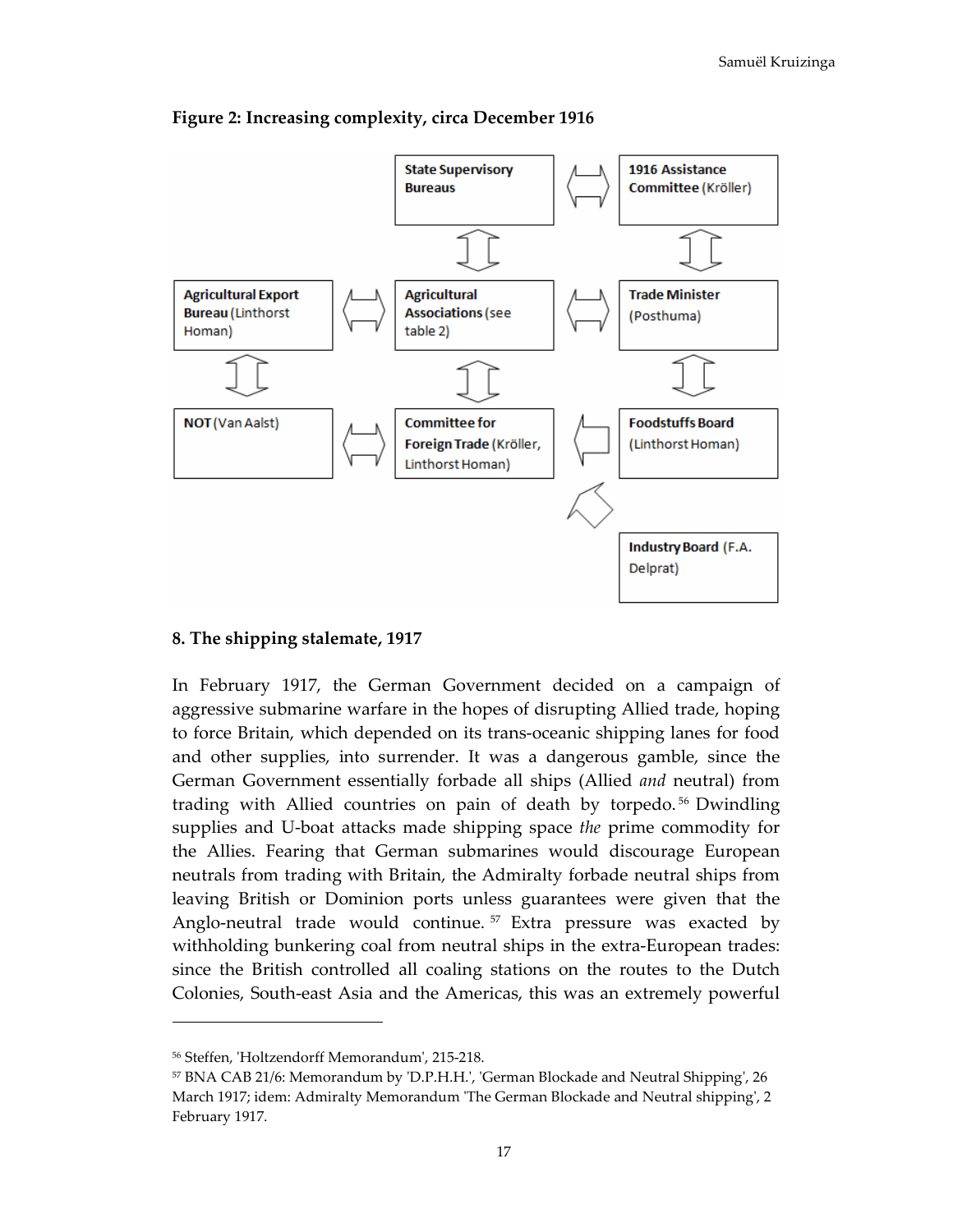bargaining chip. To make matters worse, the American Government decided in April 1917, after several US ships in the Allied trade had been sunk by submarines, to declare war on Germany. The interrelated events of German submarine warfare and American belligerency were joined by a third, not political but meteorological in nature. From Autumn 1916 onwards, European weather had taken a turn for the worse. A damp and wet autumn was followed by an unusually long and cold winter. As a result of this deadly cocktail of wet and cold, crops failed all over Europe, thereby creating an ever greater need for imports from the continent were a food supply was still available: America. <sup>58</sup> Noticing an increasing number of neutral ships in American harbours stocking up on wheat and other agricultural products, Washington decided to enact an *embargo* against neutrals in Europe until the Netherlands, Switzerland, Norway, Sweden and Denmark halted *all exports to Germany*. <sup>59</sup> Moreover, following Britain's example, the United States decided to withhold bunker coal to the neutral ships still in American ports.<sup>60</sup>

 Allied and US actions did not only impact the NOT but also the Dutch Government, whose ships had been captured as well and which was now largely unable to fetch much-needed food and feeding stuffs. Thus, when preliminary negotiations began in London to discuss a system whereby Dutch ships would be released and fuelled in exchange for services to be rendered to the Allies, NOT representatives were for the first time joined by a delegate from the Dutch Foreign Office.<sup>61</sup> To discuss proposals on Allied hiring of Dutch tonnage and a resumption of Anglo-Dutch trade, a new *Navigation Committee* was formed, comprising of representatives of both the NOT and of Dutch shipping lines, who obviously wanted a say in what was going to happen to their ships.<sup>62</sup> As an added bonus, this offered the Executive Committee a chance to counter Kröller's growing control over Dutch shipping. <sup>63</sup> However, both Loudon and Posthuma were adamant that an agreement only be signed when the American embargo were to be partially lifted, as ships without supplies to carry in them were useless. This led into a

<sup>61</sup> Smit, *Nederland in de Eerste Wereldoorlog* III, 42.

<sup>&</sup>lt;sup>58</sup> The bad weather of 1916-1917 has hitherto solely been connected to the worsening situation in blockaded Germany (e.g. Davis, *Home fires burning*, 180-181, Offer, *Agrarian Interpretation*, 48-50), but its effects were global.

<sup>59</sup> Hoover, *American Epic*, 330-331; Baily, *Policy of the United States*, 34-45.

<sup>60</sup> *Foreign Relations of the United States* [henceforth FRUS], Suppl. 2, vol. II, pp. 903-905:

Proclamation No. 1385, 9 July 1917, by President Woodrow Wilson.

<sup>62</sup> NA 2.06.079/1254: UC 1 May 1917, pp. 187-188, 196-197, 203-209. Although several of the more important Dutch shipping companies were shareholders of the N.O.T., some, however, were not. All were organized into one of two shipping associations, both of whom were represented in the Navigation Committee [Commissie voor de Scheepvaart]. Cf. Flierman, *'Het centrale punt'*, 48.

<sup>63</sup> Oppenheimer MSS, Box I, Diary entry 20 March 1917.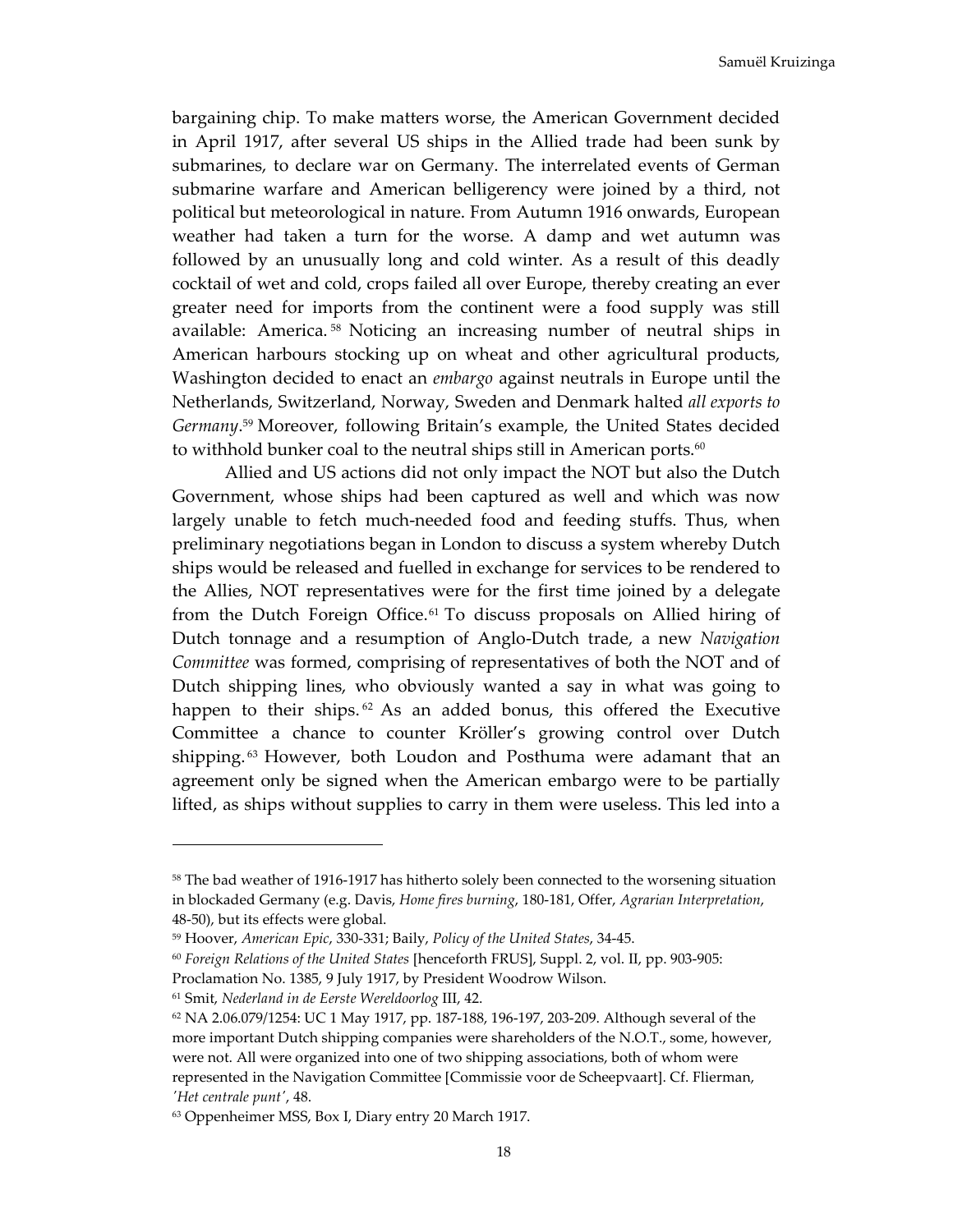four-way stalemate: ship owners could not agree whose ships should be used in the barter trade, whilst the NOT wanted to conclude an agreement with the British on *long trade* (the Atlantic and Dutch Indian routes) without discussing the *short trade* (the North Sea trade between Britain and Holland), two aspects of the shipping dilemma London did not want to separate. Moreover, the NOT desperately wanted the Dutch to make the first move in order to get things moving, whereas Loudon and Posthuma wanted to await definite Anglo-American assurances of the availability of both coal and ships.<sup>64</sup>

#### **9. Collapsing export trade**

The shipping stalemate did not only impact the NOT, but resonated throughout the entire Dutch economy. Since overseas goods were increasingly inaccessible, this increased Dutch economic dependency on Germany. In response to its own economic woes, caused by failing crops and the creeping effects of the Allied blockade, the German Government had enacted an absolute control over all im- and export in January 1917. This allowed the Central Powers to better concentrate their scarce monetary resources on the goods they really needed from the neutrals by eliminating all free market competition and blocking imports deemed "wasteful".<sup>65</sup> The first effects of this German streamlining of foreign trade came when Trade Minister Posthuma was forced to barter away a significant portion of the first new potato crops of 1917 in return for more German coal needed to survive the harsh winter: a breach of the Allied Agricultural Agreement.66 Moreover, the German Government used its new powers in order to try and stay the falling value of the Reichsmark: two and a half years of buying up everything the neutrals at its borders were willing to part with had caused a serious decline in German purchasing power: the Reichsmark had lost more than 40% of its pre-war value compared to the guilder in July 1917.67 Under the new export regime, therefore, all trade with Holland was taxed with extra

<sup>64</sup> BNA CAB 21/6: First, third and fourth meeting at the Foreign Office on 'Neutral Tonnage', 9, 13 and 14 November. Cf. idem: 'Memorandum. Neutral Shipping', 10 November 1917. Cf. 2.21.261/37: 'Dossier inzake een overeenkomst met Engeland inzake "coal shipping"', n.d.

<sup>65</sup> NA 2.06.079/1549: Memorandum 'Invoerverbod in Duitschland', n.d.; NA 2.06.079/1548: 'Verordnung der Ministerien der Finanzen, des Handels und des Ackerbaus vom 12. Märtz 1917 betreffend die Regelung der Einfuhr.' This German Government measure, followed by an Austro-Hungarian decree several weeks later, was the final step in Central Powers' efforts to drive down prices by organizing import collectives. These efforts will be treated in some depth in my upcoming PhD thesis.

<sup>66</sup> Ritter, *De donkere poort* II, 152, 176.

 $67$  July 1914: 100 guilders = 59,15 RM, July 1917: 100 guilders = 34,73 RM. Source: Vissering & Westerman Holsteijn, 'The Effect', 84-86.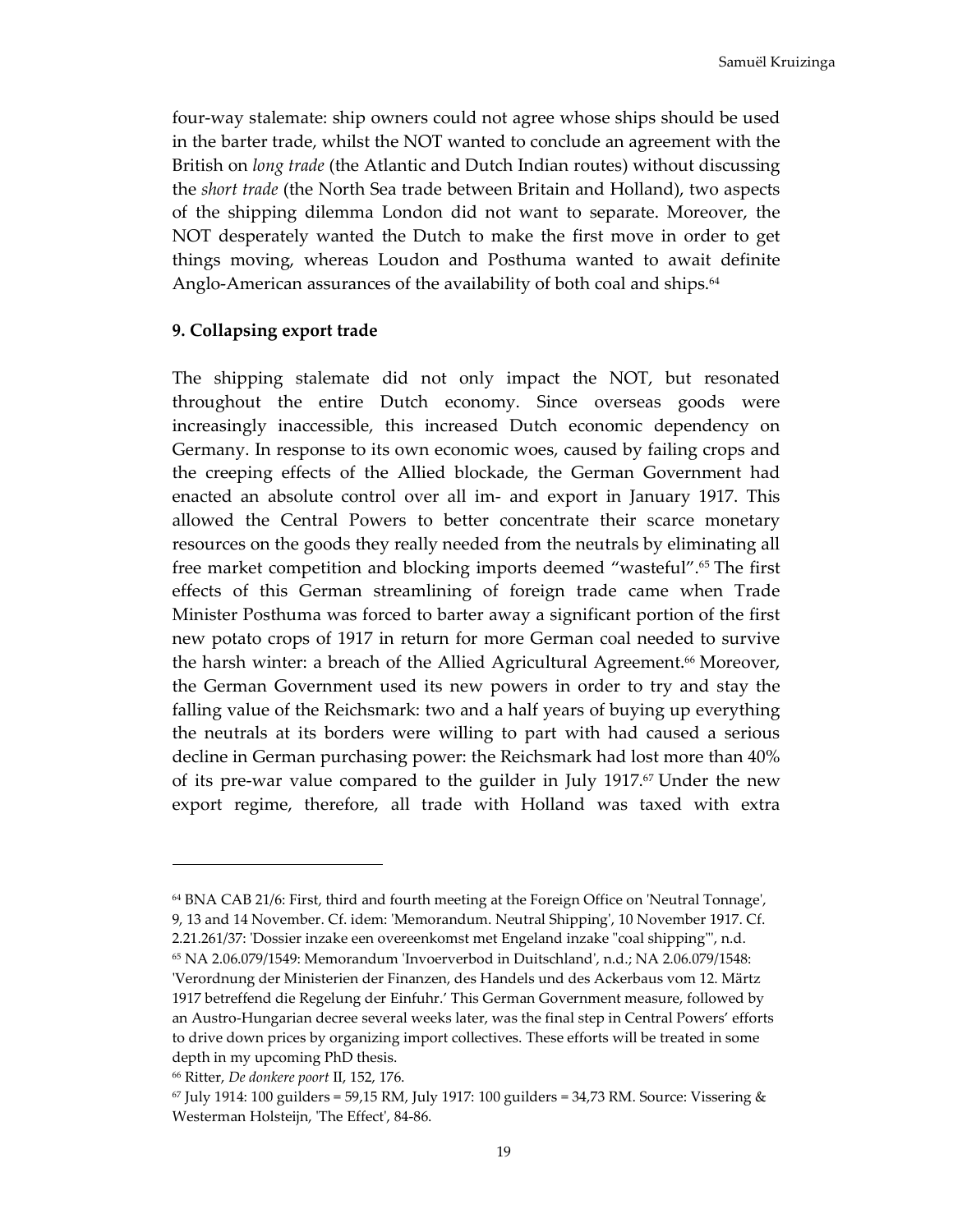"administrative costs" and Germans sought extra Dutch credits wherever they could find them.

 Moreover, the disruption of Dutch shipping caused a dearth of imported agricultural supplies. Coupled with the disappointing harvest, this meant that the Dutch Associations simply had less to offer to Germany. German centralization caused official agricultural prices to drop, even though they were still higher than domestic prices. This situation made the negative side effects inherent in the Associations system, introduced by Posthuma in his September 1915 reforms, worse. Hoping to export as much as possible the Associations had, from their very inception, categorically understated the amounts they thought necessary for home production, hid stocks from inventory in order to export them, and kept pushing the Minister for more export licences.<sup>68</sup> As the domestic food situation, due to a lack of overseas imports, grew from bad to worse, and because the agricultural agreements decreed, essentially, that Britain should get at least as much produce from Holland as Germany, the home market became seriously underfed. Another worrying side effect of the Associations system was the fact that the Dutch had loaned huge sums of money to German firms, enabling them to keep up their massive purchases of Dutch food. The Dutch National Bank and Treub began to fear that the size of these credits was spinning out of control.<sup>69</sup> Particularly disturbing to Treub was the fact that many Associations had been loaning unknown amounts of money to Germany *themselves*. <sup>70</sup> Moreover, the *plus* sides to the Associations system (the fact that exports were to pay a big part of the costs associated with distribution) disappeared, as both export volumes and prices lowered and distribution costs rose.<sup>71</sup>

#### **10. Too little, too late: The Netherlands Export Company**

Treub therefore convinced Posthuma the export system needed revamping in order to meet and hopefully counter the Central Powers' new centralized way of conduction bilateral trade, whilst simultaneously putting a lid on overactive foreign lending and improving the domestic food situation. They sent a joint proposal to the Dutch Parliament to create a new company, privatelyowned and funded but with Government officials in key positions, which would deal with *all* agricultural exports and financial dealings connected therewith, as well as the execution of the existing agricultural agreements with the Allies and the Central Powers. In effect, this new organization would

l

<sup>68</sup> Abbenhuis, *Art of staying neutral*, 189-191; Treub, *Oorlogstijd*, 101-102; Broekema,

<sup>&#</sup>x27;Landbouw', 299-304; Moore, *Economic Aspects*, 19-21.

<sup>69</sup> De Vries, *Nederlandsche Bank*, 96.

<sup>70</sup> Treub, *Herinneringen*, 354.

<sup>71</sup> Brouwer, *Amsterdamsche Bank*, 164;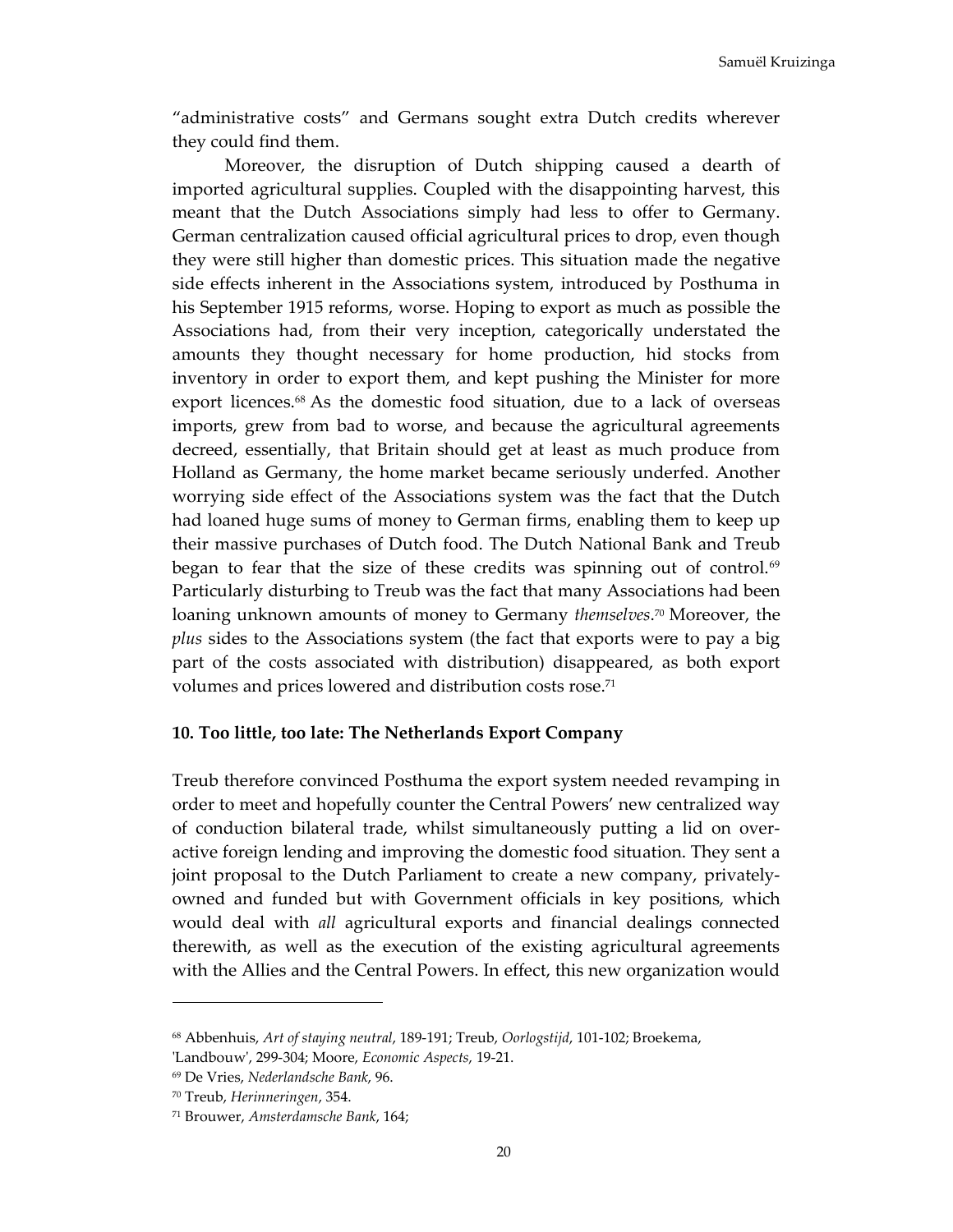Samuël Kruizinga

create a unified body for dealing with exports and their financial repercussions, operated once again by businessmen but with a much stronger degree of Government control. The **Netherlands Export Company** (**NEC**) would thereby supplant not only the *Agricultural Export Bureau* and the *1916 Assistance Committee* but also the *Committee for Foreign trade* [compare figures 1 and 2], and even take over some of the functions of the NOT.<sup>72</sup> The Treub-Posthuma plans spawned intense debate within the existing committees.73 The *Agricultural Export Bureau*, for example, argued (and not without reason) that its *original* purpose was to supervise the Associations and that *it* should therefore be "upgraded" to be the new centralized export body.74 Meanwhile, Van Aalst, who had long been in favour of both a strengthening of the Dutch negotiating position towards the Central Powers and a reform of the distribution system, felt that the new Company should be modelled on the NOT, hoping that he could control both. These attempts were blocked by representatives from the Netherlands Central Bank (whose President bore a personal grudge against him) and Kröller. The latter had, obviously, his own agenda: eager to maintain his position of influence, which derived for a large part from being the power broker in the messy and ineffective "Posthuma" system, he desired that system be maintained.<sup>75</sup>

Parliament took its time deciding on the new law establishing the Company, which had to be amended several times. One of the chief points of discussion was the level of involvement of businessmen and other parties who had a direct economic interest in export and distribution in the new company. It was argued, for example, that some of the NOT's decisions might not have been in the best interest of the country, and that Kröller probably had more influence on export than the minister had! The Government, however, assured Parliament that it would continue to seek the advice of the business world, repeating the same arguments it used since the beginning of the war: engaging businessmen was cheaper and more efficient than creating a new Government apparatus. In the end Parliament approved of the new law, and on 15 October 1917 the NEC was officially founded, with its operations slated to begin on 2 January 1918, whereupon both the

l

<sup>72</sup> Parmalee, *Blockade and Sea Power*, 139.

<sup>73</sup> An extensive overview of the debates in Parliament is given in Van der Mandere, *Export-Centrale*, 16-131. Cf. Ritter, *De donkere poort* II, 267-273

<sup>74</sup> NA 2.06.079/1255: UC 25 May 1917, pp. 159-160.

<sup>75</sup> NA 2.21.261/45: 'Verslag van de vergadering tusschen de ministers van Landbouw,

Nijverheid en Handel, van Fianciën en van Buitenlandsche Zaken, 2 April 1917; NA

<sup>2.21.261/44:</sup> Memorandum 'Algemeen verslag van de gestie der NEC van 15 October tot 20

December 1917', n.d.; De Vries (red.), *Herinneringen en dagboek van Ernst Heldring*, I, 26 November 1917, 224-225. Cf. De Vries, *Nederlandsche Bank*, 95-99; Houwink ten Cate, *Mannen van de Daad*, 28-29.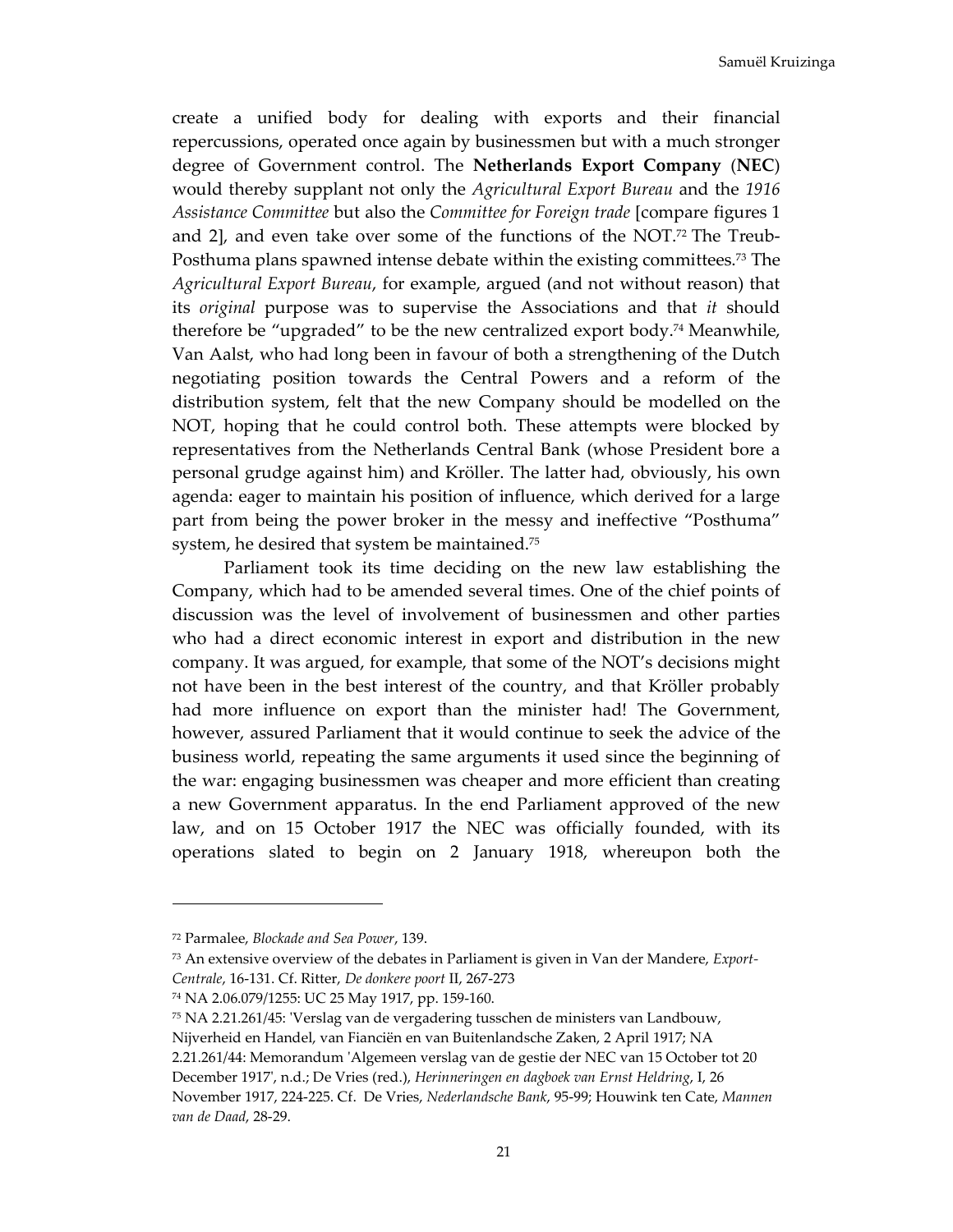Agricultural Export Bureau and the Committee for Foreign Trade seized their operations.<sup>76</sup>

The NEC was given the monopoly over the issuance of export licences but Posthuma, as minister of trade, still had the final say. To finance the export, the NEC issued bonds acceptable as collateral at the Netherlands Central Bank. The public could buy these bonds, and the funds were used to loan money to Germany to finance its Dutch imports, so that traditional banks (and the Associations) did not have to. However, in this aspect the NEC was subordinated to the authority of Finance Minister Treub.<sup>77</sup> Naturally, the two ministers' temporary alliance, which had resulted in the joint NEC-plan, shattered as soon as the plans neared completion. A disagreement erupted when Posthuma had issued export permission for a shipment of cheese to Germany without consulting his Cabinet colleagues, whereupon Treub decided to order the customs office to stop the shipment. Unfortunately, this incident was to be highly typical of the two ministers' shared reign over the NEC.<sup>78</sup>

Worse, perhaps, was the fact that the NEC was still dependent on many of the other committees and boards that dotted the Dutch political landscape. Kröller and his 1916 Assistance Committee continued to exert influence on the Associations, and the NEC was still reliant on the data provided by them. Van Aalst and the NOT were unwilling to have the NEC share in their power. Finally, by the time that the NEC had finally been founded, there was simply very little left to export. Dutch food rations had been cut drastically in 1917, and the export of potatoes to Germany (in exchange for coal) and Britain (to make good on deficits in shipments due under the Agricultural Agreement) had caused violent uprisings in Amsterdam.<sup>79</sup>

### **11. Crisis**

l

The domestic food situation caused all concerned parties to try and reconcile their differences, and attempt to end the deadlock regarding a solution to the coal and shipping dilemma. Therefore, in the autumn of 1917, negotiating teams, often combining members of Government departments and representatives from the different committees, were active in a variety of diplomatic theatres. A joined Government-NOT Committee tried to convince

<sup>76</sup>Van Loenhout, 'De NEC in nood', 19-25; NA 2.06.079/1820: Memorandum 'Overdracht', n.d. <sup>77</sup> Smit, *Nederland in de Eerste Wereldoorlog* III, 37.

<sup>78</sup> Ritter, *De donkere poort* II, 264-267; Porter, *Dutch neutrality*, 213-215.

<sup>79</sup> Van Kamp, *Kolenvoorziening*, 27-31; Koch, 'Nederland en de Eerste Wereldoorlog', 106; Van Dongen, *Revolutie of integratie*, 507-508.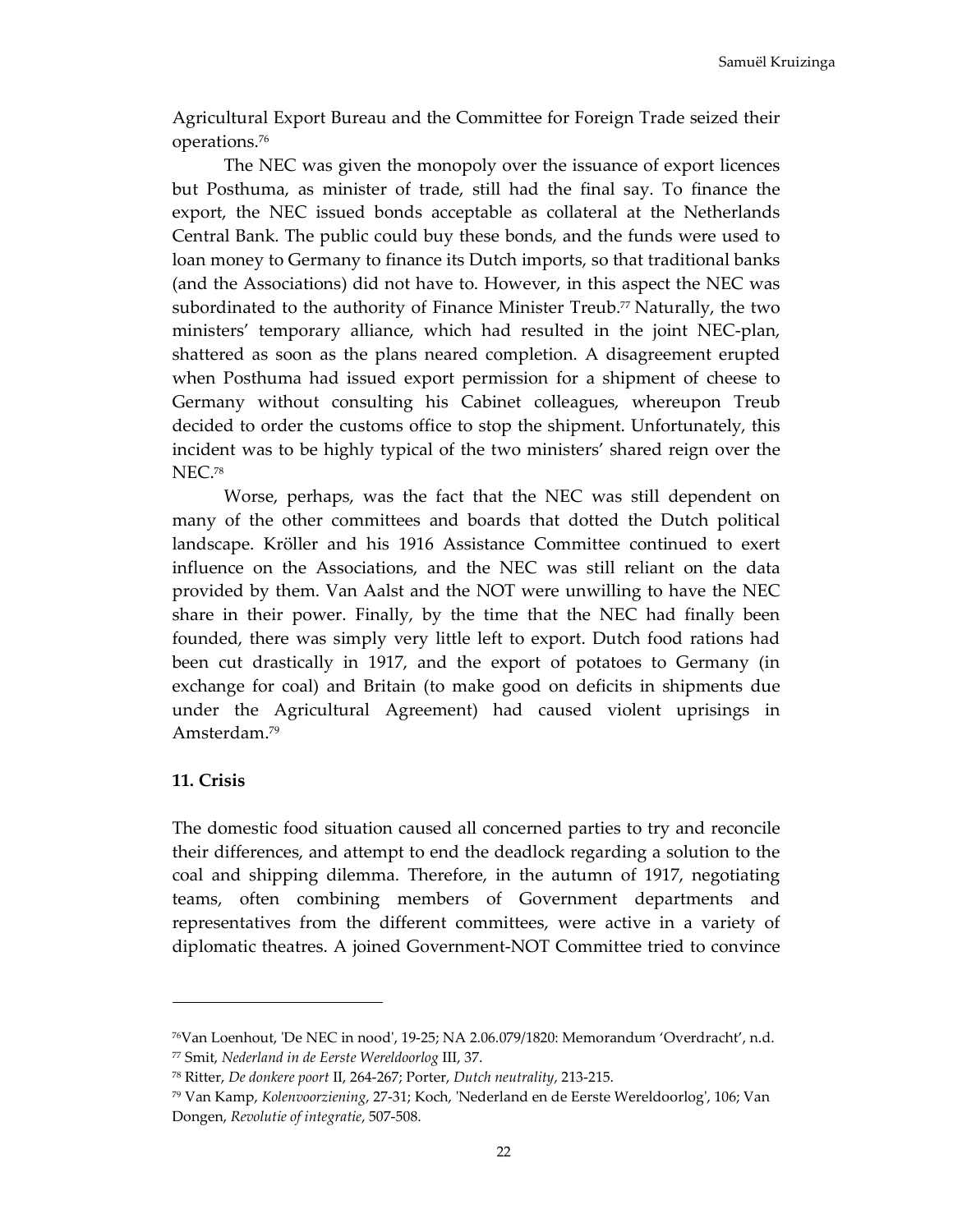the American government in Washington to lift the embargo on foodstuffs.<sup>80</sup> The NOT and the Navigation Committee were in constant negotiation on an exchange of Dutch tonnage for bunker coal, whilst a mixed committee of foreign office officials and influential businessmen (amongst which Kröller and Van Aalst) dealt with Germany and Austria-Hungary. As the economic war, greatly exacerbated by submarine war, failing crops and American embargo, reached fever pitch and Dutch concessions (shipping space for the Allies, foodstuffs for Germany) to one party were unacceptable to the other, times called for careful and coordinated diplomatic manoeuvring. Acting on the advise of Van Aalst, Loudon therefore created a permanent body were the heads of the most influential committees would hold weekly meetings.<sup>81</sup>

 The first results seemed promising. The American mission in itself was a failure, but did manage to get a Dutch delegation invited to a follow-up conference in London, where, for the first time, representatives of both the Allies (who held the key to the bunker coaling stations) and the United States (whose grain surplus could put an end to the impending famine) were present. The Dutch delegation would once again consist of Government and NOT representatives. The Government representative, however, stated that the results of the negotiations could *not* bind the Dutch Government nor the NEC, but only the NOT, casting serious doubt whether the Dutch could or would live up to the bargain made.<sup>82</sup> In the end, it was decided that the negotiating results would be taken back to Holland, where the *Ad Hoc Committee for Foreign Economic Relations* (basically an expanded version of Loudon's informal weekly gatherings) would determine whether the Government could accept its terms. $83$  Unfortunately, infighting within the ad hoc coordinating committee caused endless delays, infuriating the Allies. Finally deciding to force the Dutchmen's hands, they simply requisitioned all Dutch ships laid up in Allied and American ports on 20 March, 1918.<sup>84</sup>

Meanwhile, food grew increasingly scarce, prompting Posthuma to create a new **Crisis Sub-Ministry**, which centralized distribution and would replace all the Associations by government controlled **State Distribution Bureaus**; there was almost nothing left to export, anyway. This also meant there was no more need for the 1916 Assistance Committee, which was disbanded on 1 April 1918, leaving Kröller without an official position (and

<sup>80</sup> Frey, *Der Erste Weltkrieg*, 247-258; Frey, 'Anglo-Dutch relations', 67-68.

<sup>81</sup> BPNL VI, no. 201, p. 222: Loudon to Van Aalst, 21 Aug. 1917. Cf. De Vries, 'De Generale Thesaurie', 344-345.

<sup>82</sup> BNA FO 371/3256: Memorandum by Commander F. Leverton Harris of a conversation with Joost van Vollenhoven, 25 April 1918.

<sup>83</sup> De Vries, *Nederlandsche Bank*, 104-105

<sup>84</sup> FO 371/3434: Minutes and Resolutions of the Allied Supreme War Council, 15 March 1918.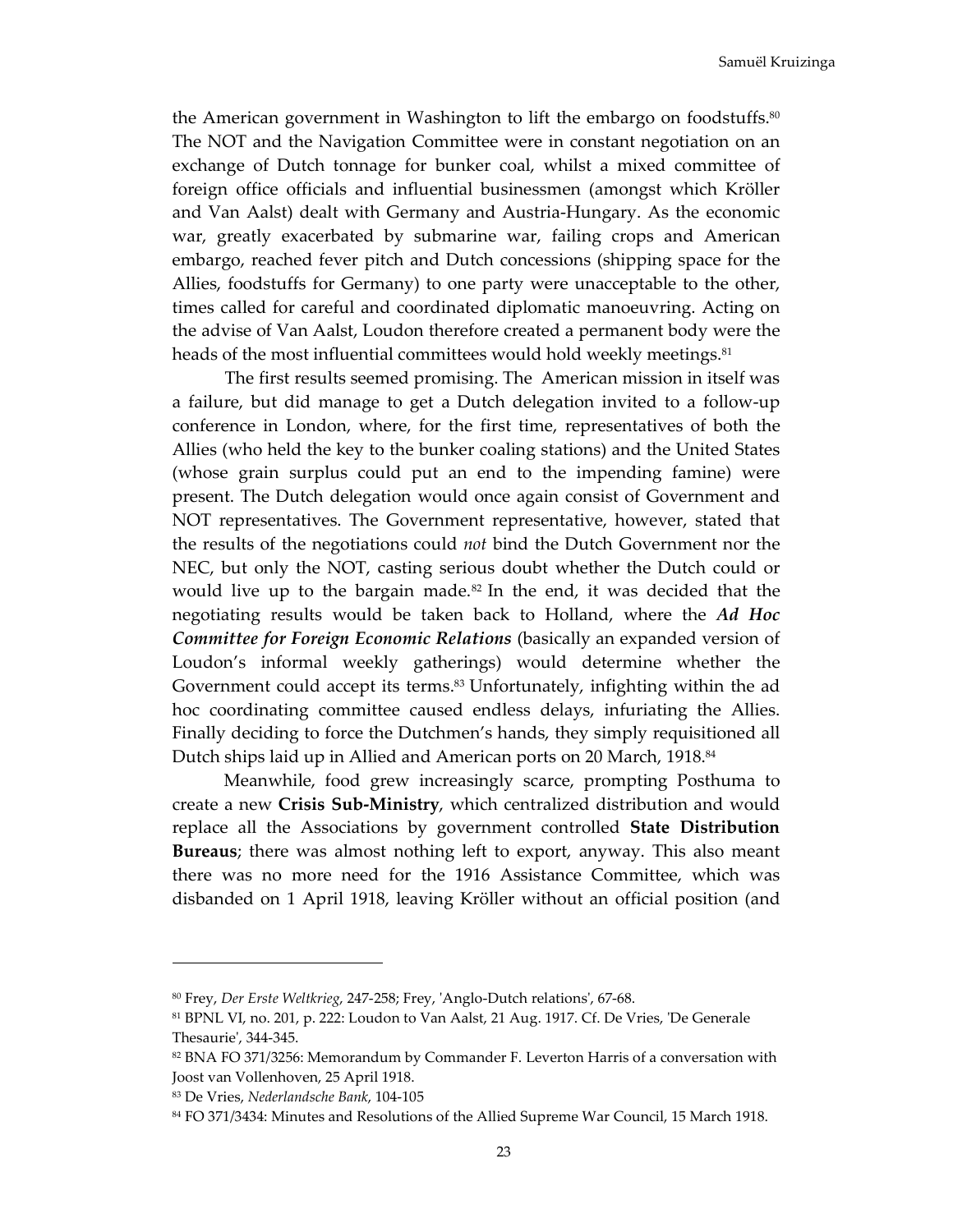permanently ending his friendship with Posthuma).85 The Crisis Sub-Ministry came into immediate conflict with the NOT, as both insisted on controlling the distribution of the scarce remaining supplies of overseas goods and raw materials. Moreover, the Government, from February 1918 onwards, took stringent measures to increase both the Dutch production of basic foodstuffs and the scope and effectiveness of the now centrally organized distribution system. These were important developments: for the first time, the Government took control over matters it had, for four years, been content to leave in the hands of private individuals. However, infighting between the NOT and the new Sub-Ministry, and ineffective leadership by Posthuma's new protégé, M.M. Schim van der Loeff, lessened the effectiveness of this reform.<sup>86</sup>

Moreover, this sudden burst of governmental activity was hardly matched by new diplomatic activities to restart negotiations with either the Germans (for much-needed coal) or the Allies (to replenish food supplies. In fact, the government decreed, in July 1918, a complete stop of *all* foreign negotiations by *all* remaining committees. <sup>87</sup> Officially it did not want to restrict the freedom of action of the *next* government (elections were scheduled for July 1918), unofficially it simply could not decide on what action to take: both the Allies and the Germans were pining for a *general agreement* which would settle all outstanding economic questions, but internally neither the government nor the remaining committees could agree on appropriate Dutch terms for either, which would also be acceptable to the other side.

 This institutional paralysis was seemingly swept away by September 1918, when a new Government took office. By then, the fortunes on the battlefield had turned decisively in the Allies' favour. The new Foreign and Trade ministers, therefore, took steps to reopen negotiations with the Allies for a new General Agreement, roughly on the basis of the results of the negotiations that were held in January 1918. To coordinate these new talks, new foreign minister H.A. van Karnebeek revived his predecessor's ad hoc committee. Economic pressure to come to an agreement which would reenable overseas imports, nascent revolutionary tidings at home caused at least in part by the lack of food and the inadequacy of government distribution, and the political considerations of not wanting to stand in the Allies' way just as they were about to dictate peace to the Central Powers, created the

<sup>85</sup> De Vries (red.), *Herinneringen en dagboek van Ernst Heldring*, I, 1 August 1918, 226.

<sup>86</sup> Smidt, 'Export van landbouwartikelen', 110

<sup>87</sup> NA 2.06.079/1265: Council of Ministers to the NOT, 3 July 1918, enclosed in UC 5 juli 1918, pp. 114-115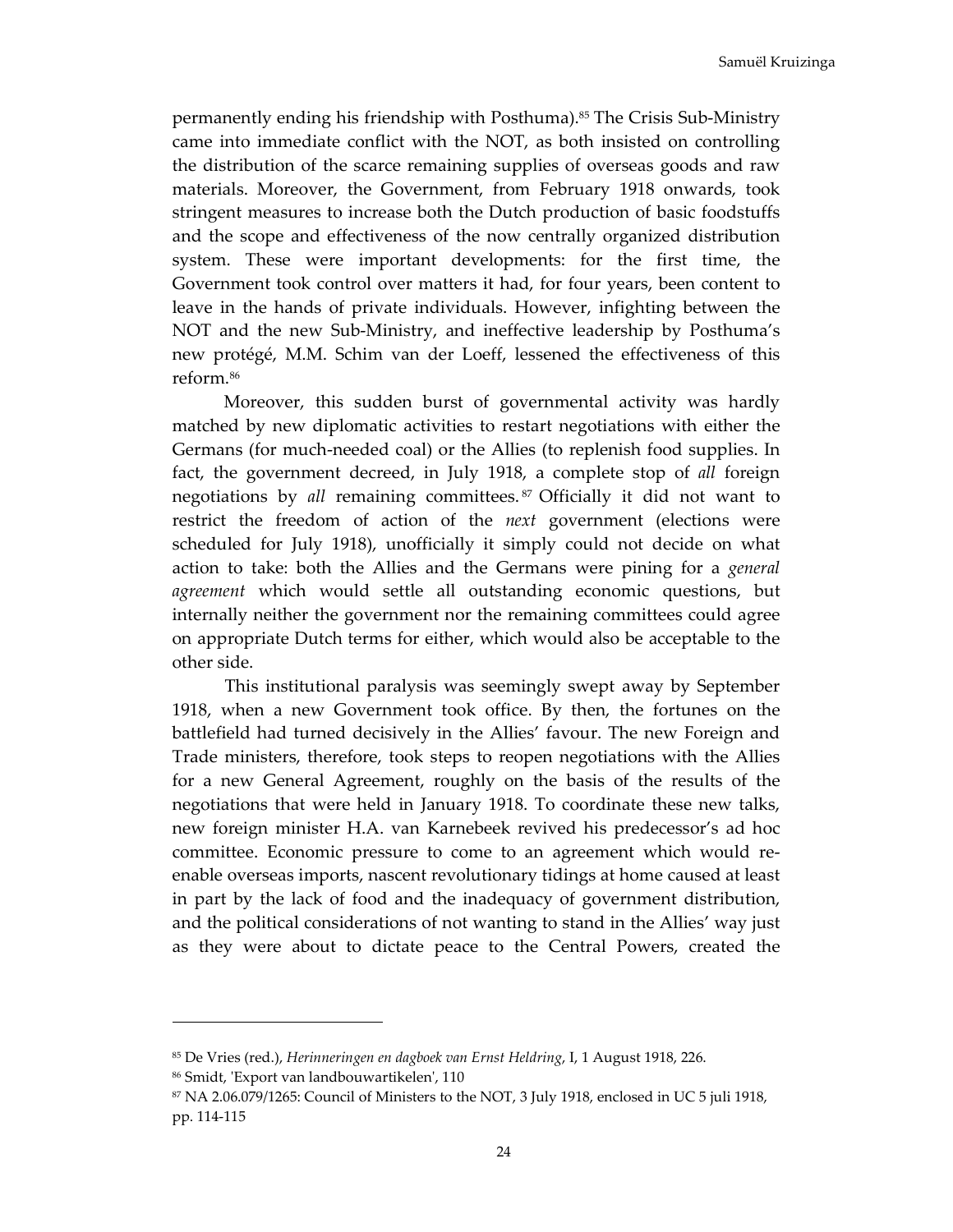necessary preconditions for the conclusion of a General Agreement to replace the existing NOT- and Agricultural Agreements.<sup>88</sup>

#### **Conclusion**

l

When the last wartime committee, which would conclude a General Agreement with the Allies, was inaugurated, Foreign Minister Van Karnebeek greeted the *Council of Assistance* with the following words:

*The meetings of the Council of Assistance are held under the auspices of the Ministry, and all of the matters discussed therein are Government matters only. Every personal involvement in areas of foreign economic policy* […] *is incompatible with membership of the Council. We must at all times preserve unity and work together in the best interest of the country.*<sup>89</sup>

His pleas for setting aside personal and professional differences were, in view of the experience of four and a half years of infighting finally resulting (in 1917-18) in a near-complete standstill of the Dutch decision-making machinery, very understandable. Indeed, when the Government issued a study of the wartime economy of 1914-1918 in preparation for the possible outbreak of a *Second* World War, the main recommendations were to *never* let the First World War-era chaos prevail again. Therefore, when in 1939 economic warfare between Allies and Axis once again threatened to make Dutch imports impossible, the solution was not to erect a second NOT, but to create a *government-controlled* institution which had roughly the same function as the original Trust Company.<sup>90</sup>

 The Dutch government of the day seems fully justified in not wanting to book the Dutch First World War economy for a repeat performance. Although, as we have seen, creating committees of businessmen and allowing them the maximum amount of freedom to safeguard both the Dutch economy and Dutch neutrality seemed, at the outbreak of war, to make sense for a number of reasons. However, as the war progressed, the pseudo-bureaucrats often blurred the line between self-enrichment and patriotism, fought out turf

<sup>88</sup> Riemens, *Passie voor vrede*, 130-132; Houwink ten Cate, *Mannen van de Daad*, 35-38; Smit, *Nederland in de Eerste Wereldoorlog* III, 94-96. Cf. BNA FO 382/1856, 189127: Memorandum of Agreement between the Royal Netherlands Government and the Associated Governments, 14

November 1918; FRUS 1918, Suppl. 1, II, 1657-1583: Agreement between the Royal

Netherlands Government and the British, French and Italian Governments and the War Trade Board of the United States, 23 November 1918.

<sup>89</sup> Cited in Houwink ten Cate, *Mannen van de Daad*, 37-38. Translation by the author.

<sup>90</sup> NA 2.11.37.24/10941: Memorandum 'inzake de Nederlandsche Overzee Trustmaatschappij', n.d. [1939]; NA 2.21.205.37/46: Kröller to Loudon, 21 November 1939. Cf. Klemann, *Nederland 1938-1948*, 46-51; Moore, 'British perceptions', 146-148**.**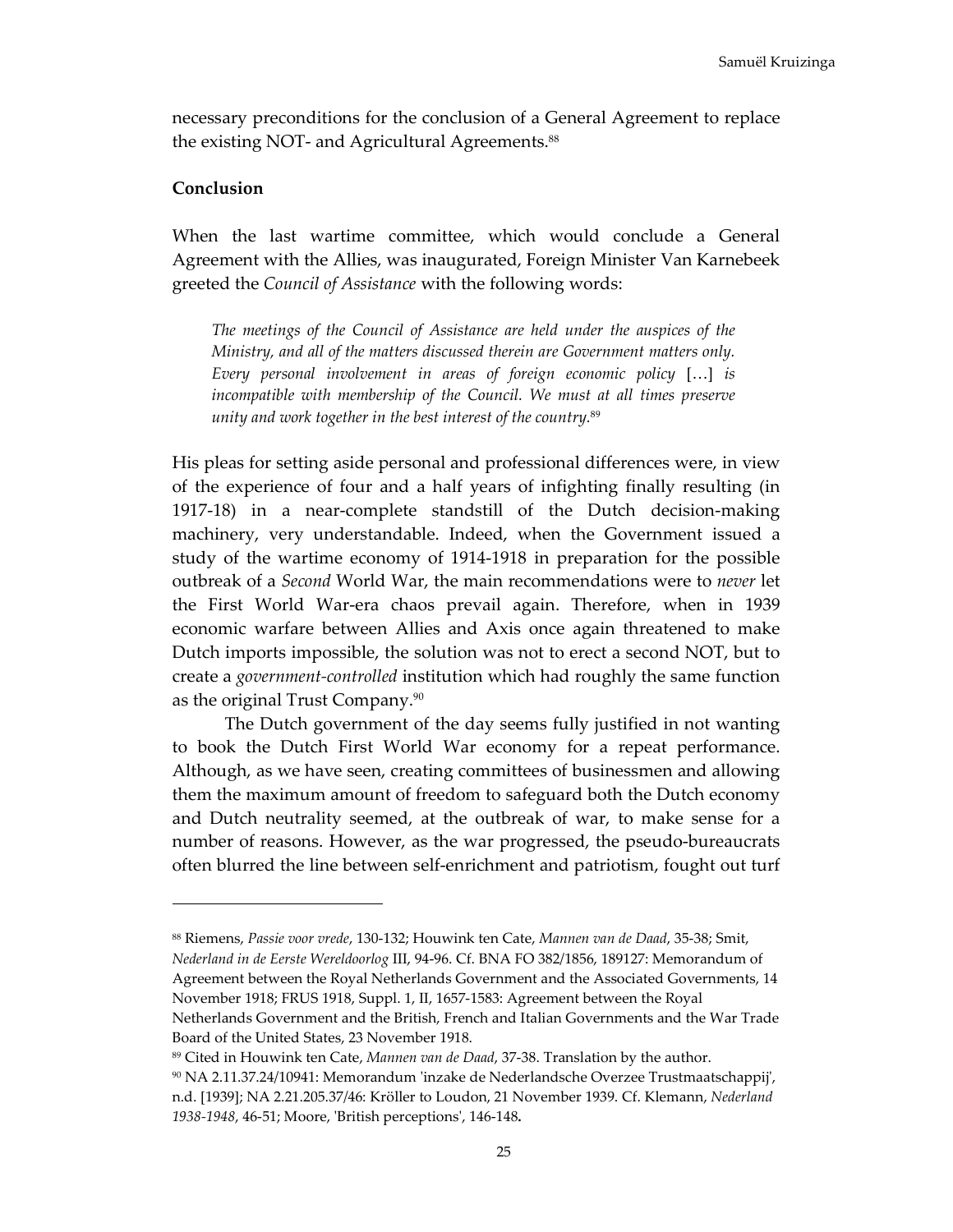wars, and neglected the interests of the Dutch consumer, whilst the Cabinet stood by and introduced one disastrous reform after the other. The system had become so convoluted that hierarchical relations were almost absent by the second half of 1916, after which the decision-making process slowed to a halt.

 This conclusion begs a number of questions. First of all, it calls for a reevaluation of the performance of Cort van der Linden as Prime Minister, recently hailed as the best the Netherlands have ever had.<sup>91</sup> In the same vein, it calls for closer study of the role of people like Van Aalst and Kröller, to whom the loose institutional framework and lack of oversight allowed an incredible range of freedom and thus a towering influence on Dutch policy. Thirdly, and perhaps more importantly, it makes one wonder whether Dutch institutional confusion had any real impact on economic performance during the First World War. Available data suggests that 1914-1916 performance was stellar, followed by a slump from 1917 on.<sup>92</sup> This is something that has to be studied in-depth, however, since comparative data from neutral countries in similar situations, nor information on price rises and standard of living are readily available. This is especially salient because it has been widely assumed that countries such as Switzerland and Denmark, where the government had a much firmer grasp on economic and trade policies, were much more able to withstand economic pressure from the Allies and the Central Powers than the Dutch ever were, especially during 1917-1918.<sup>93</sup> This strongly suggests that internal political conditions of neutral countries *did* have an effect on the outcome of the economic war between Allies and Central Powers. Indeed, it may have been the neutrals' most important contribution to the war.

l

<sup>91</sup> Den Hertog, *Cort van der Linden*, 8, 722-725.

 $92$  Klemann, 'Ontwikkeling door isolement', 277-278; Sluyterman, 'Dutch business during the First World War', 261-263.

<sup>93</sup> E.g. Bell, *A history of the blockade*, 146, 472, 641; Lank, *Wirtschaftskrieg*, 40; Due-Nielsen, 'Denmark and the First World War', 8-13.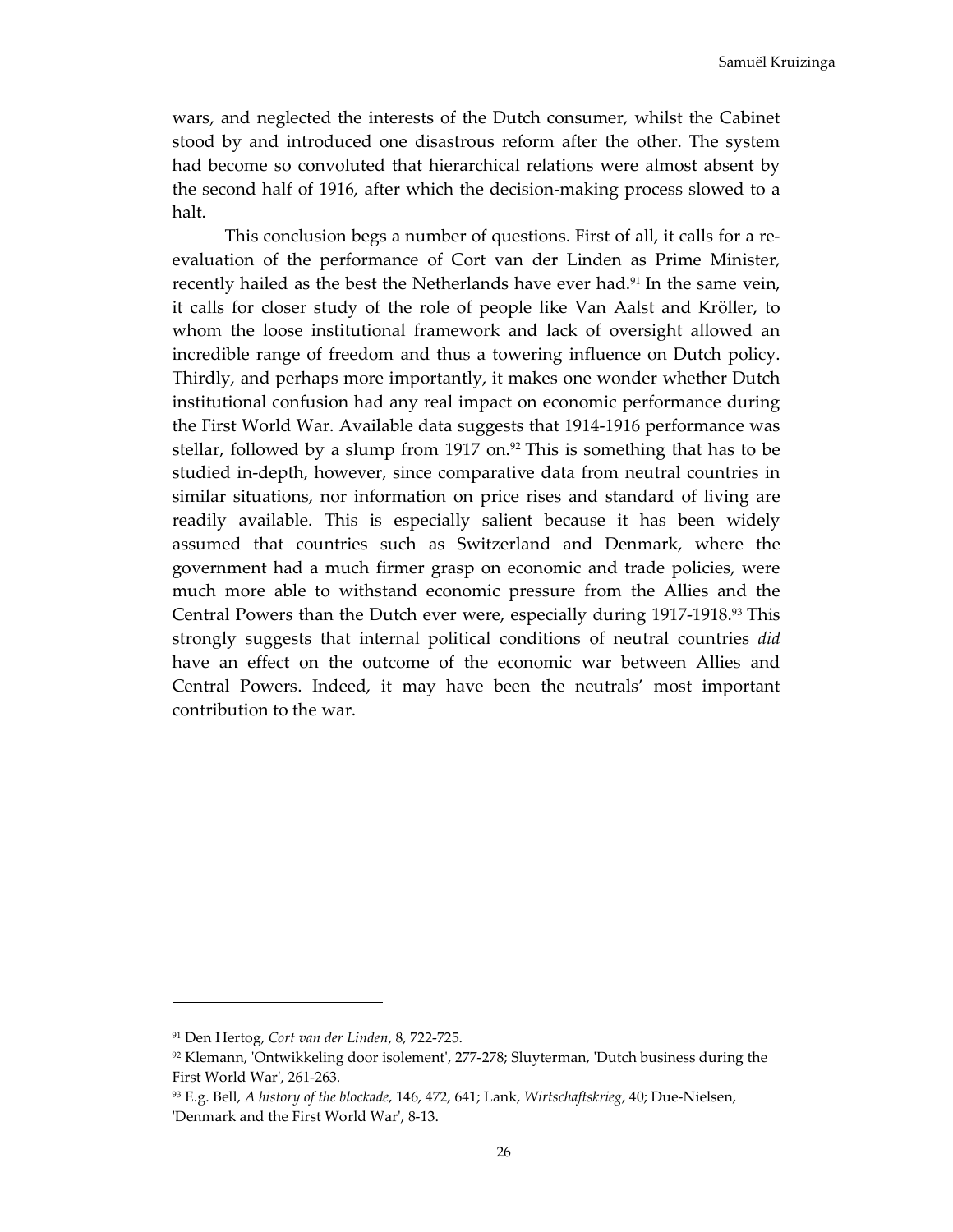## **Additional tables:**

# **Table 4: The division of the Dutch agricultural surplus according to the**  *Agricultural Agreement* **with the Allies and the** *Provisorium* **with the Central Powers (1916)**

|                          | Agricultural Agreement    | Provisorium                  |
|--------------------------|---------------------------|------------------------------|
|                          | (16 June 1916,            | (16 December 1916)           |
|                          | revised 4 November 1916)  |                              |
| Pork                     | Min. 50% to Britain       | Min. 50% to Germany          |
| Livestock and beef       | Min. 50% to Britain       | Min. 50% to Germany          |
| Mutton                   | Entire surplus to Germany |                              |
| <b>Butter</b>            | Min 25% to Britain        | Min. 75% to Germany          |
| Cheese                   | Min 331/3% to Britain     | Min. 66%% to Germany         |
| Condensed milk           | 75% to Britain*           | Min. 25% to Germany          |
| Fodder                   | Export prohibited         |                              |
| Fertilizer               | Export prohibited         |                              |
| Cream and fresh milk     | Export prohibited         |                              |
| Straw and hay            | Export prohibited         |                              |
| Potatoes and potato-meal | Export prohibited **      | Export prohibited *** / **** |
| Fruit                    | 25% to Britain            | Min. 75% to Germany          |
| Vegetables               | 25% to Britain *****      | Min. 75% to Germany          |
| Sugar                    | Export prohibited ****    | Export prohibited ***        |
| Eggs                     | Min. 10% to Britain       | Min. 75% to Germany          |
| Beans                    | 25% to Britain            | Export prohibited ***        |
| Flax                     |                           | Min. 50% to Germany          |

| $\ast$ | Export of condensed milk to Germany not permitted.                          |
|--------|-----------------------------------------------------------------------------|
| $**$   | Until the outstanding deliveries under the first Agricultural Agreement had |
|        | been fulfilled.                                                             |
| $***$  | Unless an agreement had been made with the British and General Trading      |
|        | Association, the Allied purchasing agency in The Hague.                     |
| ****   | Unless an agreement had been made with the Deutsche Handelsstelle im Haag   |
|        | (DHH), the Central Powers' purchasing agency.                               |
| *****  | Pulses could only be exported after additional negotiations with the DHH.   |
|        |                                                                             |

**Sources**: Linthorst Homan, 'Nota omtrent de Conferentie te Londen 10 October 1916 - 6 November 1916, in *BPNL* IV, no. 662, pp. 671-682; NA 2.21.026.07/6: 'Niederschrift über eine Verhandlung zwischen dem Landbouw Export Bureau und die Deutsche Handelsstelle im Haag', 16 December 1916. Cf. Pruntel, *Bereiken wat mogelijk is*, 304-317.

# **Table 5: Performance indicators of the Dutch economy, 1913-1916. G=Growth, AV=Added Value, E=Employment**

|      | Agriculture |     |     | Industry |     | <b>Service</b> |        |     | <b>GNP</b> |        |     |
|------|-------------|-----|-----|----------|-----|----------------|--------|-----|------------|--------|-----|
|      | G           | AV  |     | G        | AV  | Е              | G      | AV  |            |        | AV  |
| 1913 | $-1,9$      | 100 | 100 | $+3,2$   | 100 | 100            | $+8,2$ | 100 | 100        | $+5.0$ | 100 |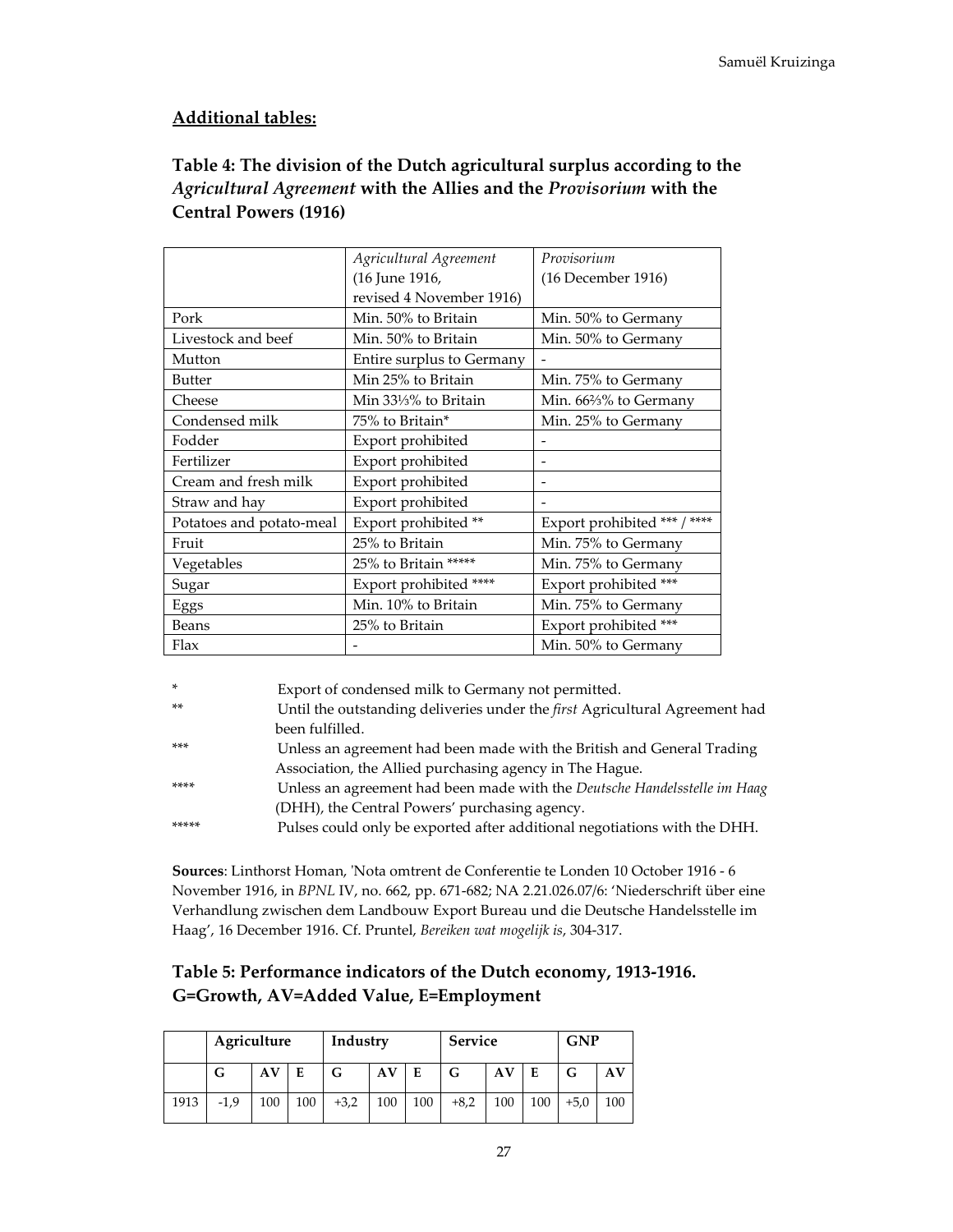| 1914 | $+12,2$ | 112 | 99  | $-5,3$  | 95 | 97  | $-2,4$  | 98  | 99  | $-1,5$ | 99 |
|------|---------|-----|-----|---------|----|-----|---------|-----|-----|--------|----|
| 1915 | $-3,2$  | 109 | 100 | $-0,3$  | 94 | 100 | $-2,5$  | 95  | 99  | $-4,5$ | 94 |
| 1916 | $+1,4$  | 110 | 100 | $-6,3$  | 88 | 107 | $+2,4$  | 97  | 103 | $-1,3$ | 93 |
| 1917 | $+7,0$  | 118 | 98  | $-20,6$ | 70 | 107 | $-8,7$  | 89  | 108 | $-9,1$ | 84 |
| 1918 | $-14,8$ | 100 | 98  | $-16,4$ | 59 | 107 | $+2,6$  | 91  | 111 | $-4,0$ | 81 |
| 1919 | $-11.4$ | 89  | 96  | $+31,4$ | 77 | 107 | $+11,8$ | 102 | 114 | $+9.1$ | 88 |

Added value and employment are indices, with 1913=100. Growth is measured in percentages compared to the previous year. **Adapted from**: Klemann, 'Ontwikkeling door isolement', 277- 278. Although Klemann's statistics represent the most recent data on the Dutch economy during the First World War, there is, due to a lack of reliable source material, a considerable margin for error.

| Year | Imports   | Local production | Total available |
|------|-----------|------------------|-----------------|
| 1913 | 8,117,410 | 1,902,414        | 10,019,824      |
| 1914 | 7,314,890 | 1,982,702        | 9,324,592       |
| 1915 | 7,322,357 | 2,332,244        | 9,654,601       |
| 1916 | 6,270,694 | 2,656,087        | 8,926,781       |
| 1917 | 2,881,423 | 3.126.012        | 6,007,435       |
| 1918 | 1,326,298 | 3,548,447        | 4,874,745       |

#### **Table 6: Coal supplies in tonnes, 1913-1918**

**Source:** Van Kamp, *Kolenvoorziening*, 110

|  | Table 7: Ships entering the ports of Amsterdam and Rotterdam, 1913-1919 |
|--|-------------------------------------------------------------------------|
|--|-------------------------------------------------------------------------|

|      | Rotterdam | Amsterdam |
|------|-----------|-----------|
| 1913 | 11,285    | 2,597     |
| 1914 | 8,011     | 2,430     |
| 1915 | 3,883     | 1,820     |
| 1916 | 3,284     | 1,622     |
| 1917 | 1,452     | 699       |
| 1918 | 1,181     | 378       |
| 1919 | 4,710     | 1.366     |

**Source:** De Vries, 'Nederland 1914-1918', Enclosure III.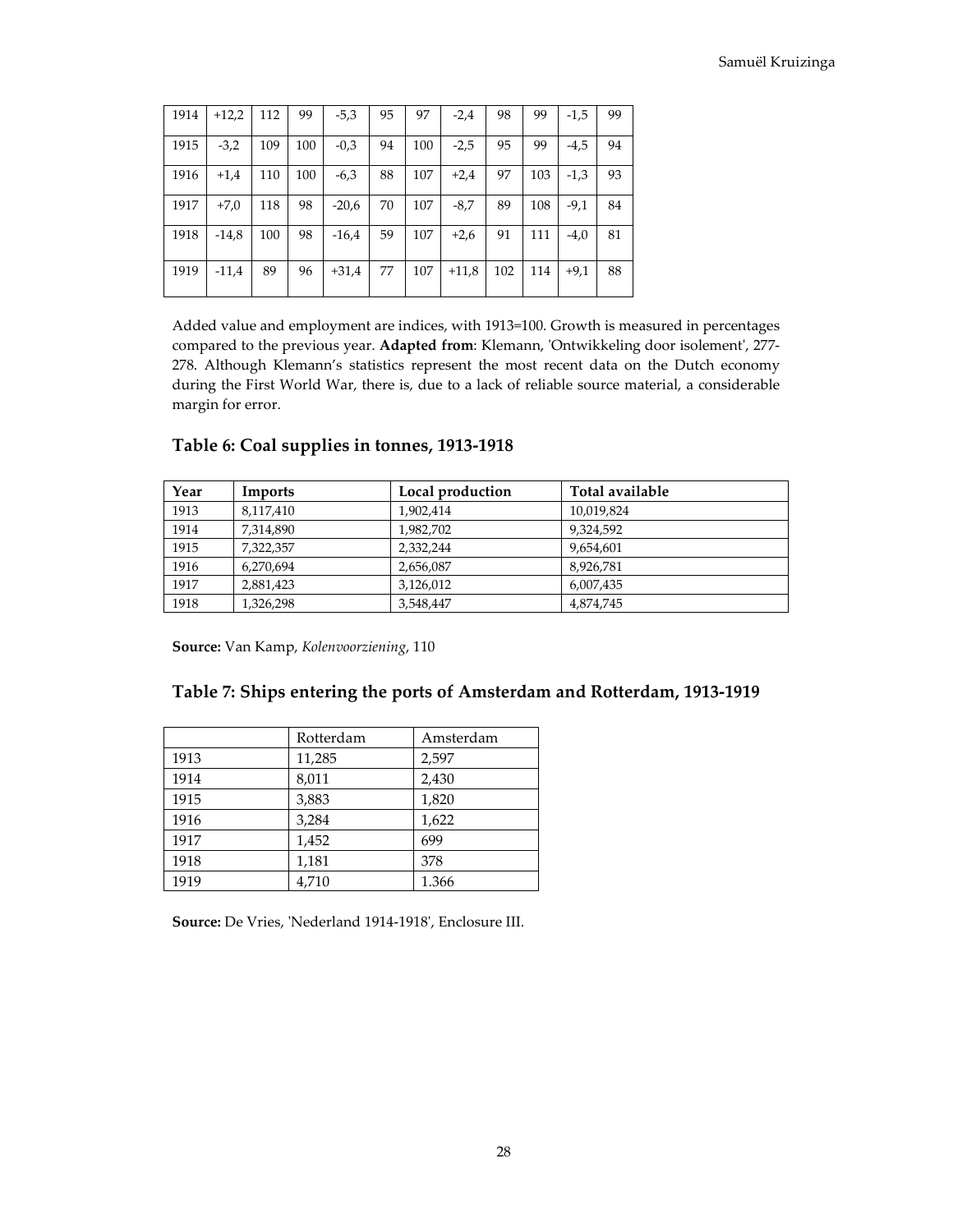#### **Bibliography**

*Acte Constitutif de la Naamlooze Vennootschap: Nederlandsche overzee trustmaatschappij, te 's Gravenhage. Bijvoegsel tot de Nederlandsche staatscourant van Vrijdag 27 November 1914, no. 279* (Den Haag, 1914).

- *Documenten voor de economische crisis van Nederland in oorlogsgevaar. Uitgegeven door de afdeeling Documentatie der Koninklijke Bibliotheek met medewerking van het Nederlandsch Regitratuurbureau. Derde serie: September 1915-1916* (Den Haag, 1916).
- *Bepalingen betreffende uitvoerverboden, vervoer en nederlage. Vierde uitgave.* (Den Haag, 1919).
- Aalst, C.J.K. van, *Aanteekeningen van Dr. C.J.K. van Aalst ten tijde van den Wereldoorlog, 1914-1918* (s.l., s.a.).
- Abbenhuis, Maartje M., *The art of staying neutral. The Netherlands in the First World War, 1914-1918* (Amsterdam, 2006).
- Bailey, Thomas A., *The Policy of the United States toward the Neutrals, 1917-1918* (Gloucester [Mass.], 1966 [1942]).
- Beening, André, 'Onder de vleugels van de adelaar. De Duitse buitenlandse politiek ten aanzien van Nederland in de periode 1890-1914', Proefschrift (Universiteit van Amsterdam 1994).
- Bell, Archibald C., *A history of the blockade of Germany and of the countries associated with her in the great war: Austria, Hungary, Bulgaria, and Turkey, 1914-1918* (London, 1937 [1961]).
- Blink, G.J., *Enkele hoofdstukken productie- distributie- en uitvoerpolitiek. De Kaasvereeniging 1915-1918* (Den Haag, 1921).
- Broekema, C., 'Landbouw' in: H. Brugmans (red.), *Nederland in den oorlogstijd. De geschiedenis van Nederland en van Nederlandsch-Indië tijdens den oorlog van 1914 tot 1919, voor zoover zij met dien oorlog verband houdt*, (Amsterdam, 1920), pp. 279-323.
- Brouwer, S., *De Amsterdamsche Bank 1871-1946* (Amsterdam, 1946).
- Cocheret, Ch. A., 'Dr. A.G. Kröller, 1862-1941' in: Ch.A. Cocheret en W.F. Lichtenauer (red.), *Bekende Rotterdammers door hun stadgenoten beschreven: zes en dertig bijdragen over burgers van Rotterdam, die in stadsbestuur, bedrijfsleven en op verscheidene gebieden van de cultuur hun stadgenoten tot voorbeeld zijn geweest of mede het leven en streven van hun stad bepaald hebben*, (Rotterdam, 1951), pp. 34-40.
- Coogan, John W, *The End of Neutrality. The United States, Britain and Maritime Rights, 1899-1915* (Ithaca / London, 1981).
- Cremer, Petra de la Lande, 'Kröller, Anthony George' in: Mathijs Dicke et al. (red.), *Rotterdamse Ondernemers 1850-1950*, (Rotterdam, 2003), pp. 127- 129.
- Davis, Belinda J., *Home fires burning: food, politics, and everyday life in World War I Berlin* (Chapel Hill, 2000).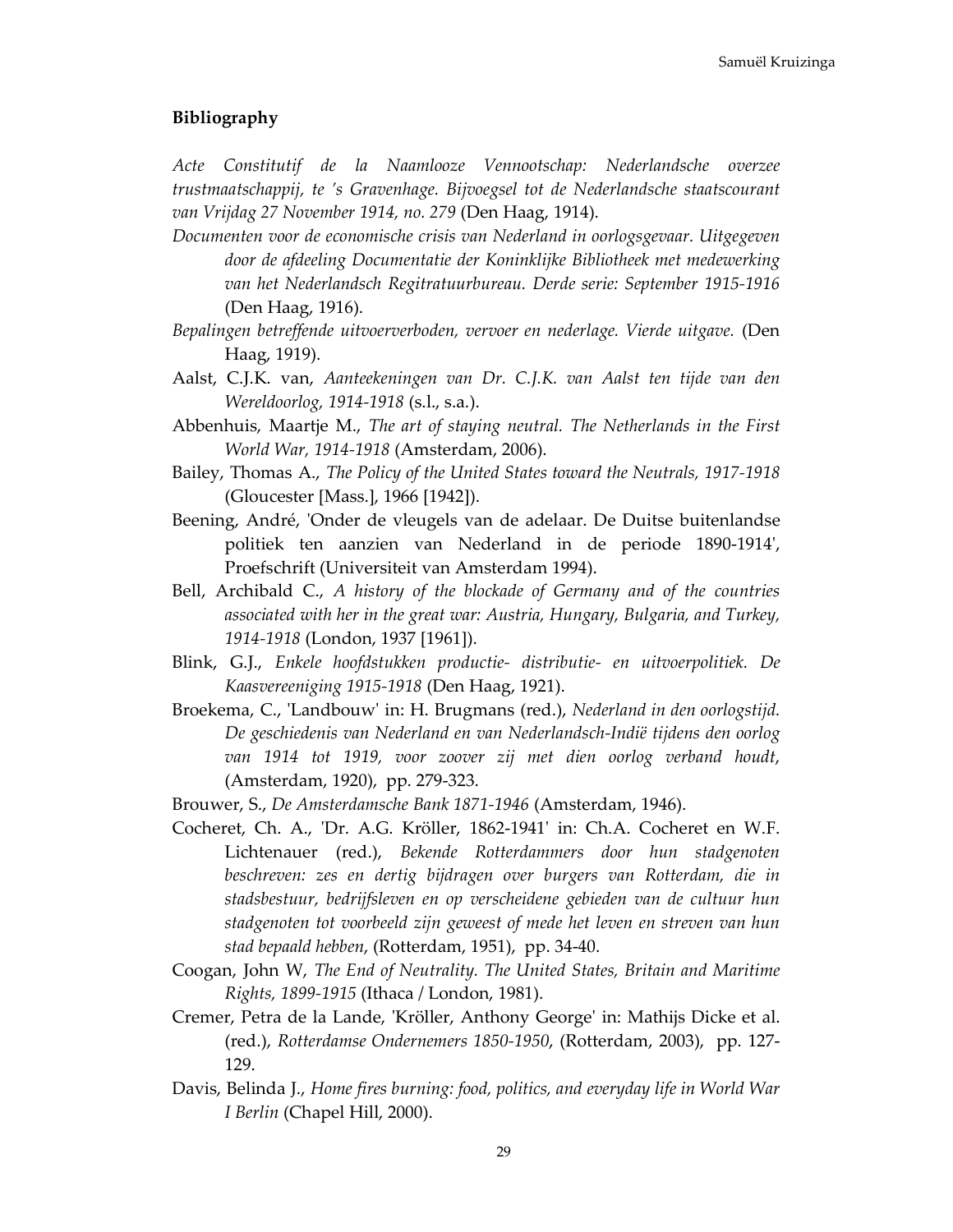- Dongen, Bas van, *Revolutie of integratie: de Sociaal Democratische Arbeiders Partij in Nederland (SDAP) tijdens de Eerste Wereldoorlog* (Amsterdam, 1992).
- Dorp, E.C. van, 'Handel en Nijverheid' in: H. Brugmans (red.), *Nederland in den Oorlogstijd. De geschiedenis van Nederland en van Nederlandsch-Indië voor tijdens den oorlog van 1914 tot 1919, voor zoover zij met dien oorlog verband houdt*, (Amsterdam, 1920), pp. 191-249.
- Due-Nielsen, Carsten, 'Denmark and the First World War', *Scandinavian Journal of History* vol. 10.no. 1 (1985), pp. 1-18.
- Dunk, Hermann von der, *Die Niederlande im Kräftespiel zwischen Kaisereich und Entente*, Institut für Europäische Geschichte Mainz, Vorträge nr. 74 (Wiesbaden, 1980).
- Eysinga, W.J.M. van, 'Le dr. A.G. Kröller 1862 1 mai 1937' in: *Grotius, annuaire international pour l'année 1937*, (1937), pp. 1-5.
- Flierman, A.H., *'Het centrale punt in de reederswereld.' De Koninklijke Nederlandse Redersvereniging 1905-1980* (Weesp, 1984).
- Frey, Marc, *Der Erste Weltkrieg und die Niederlande: ein neutrales Land im politischen und wirtschaftlichen Kalkül der Kriegsgegner* (Berlin, 1998).
- Frey, Marc, 'Deutsch-niederländische Wirtschaftsbeziehungen im Ersten Weltkrieg 1914-1918' in: *Deutsch-niederländische Beziehungen in Vergangenheit, Gegenwart und Zukunft : IV. Symposium, 27./28. November 1998 in Berlin*, (Berlijn, 1999), pp. 95-113.
- Frey, Marc, 'Anglo-Dutch relations during the First World War' in: Nigel Ashton en Duco Hellema (red.), *Unspoken Allies. Anglo-Dutch relations since 1780*, (Amsterdam, 2001), pp. 59-84.
- G. Vissering, J. Westerman Holsteijn, 'The Effect of the War upon Banking and Currency' in: H.B. Greven (red.), *The Netherlands and the World War. Studies in the War History of a Neutral*, IV (New Haven / London / Oxford, 1928), pp. 5-101.
- Graaf, T. de, 'Dr. Johannes Karel van Aalst, een Amsterdams zakenman en bankier', *Amstellodamum. Maandblad voor de kennis van Amsterdam* vol. 85.no. (1998), pp. 7-14.
- Grünfeld, Ernst, *Die deutsche Außenhandelskontrolle (die Politik der Sperren) vom Kriegsausbruch bis zum Inkrafttreten des Friedensvertrages* (Bonn, Leipzig, 1922).
- Hertog, Johan den, *Cort van der Linden (1846-1935): Minister-president in oorlogstijd. Een politieke biografie* (Amsterdam, 2007).
- Hoek, D., *De Distributiewet van 1916 voorafgegegaan van de aanvulling der Onteigeningswet met begeleidend commentaar* (Alphen aan den Rijn, 1917).
- Hoover, Herbert, *An American epic, vol. I: Introduction / The Relief of Belgium and Northern France, 1914-1930* (Chicago, 1959).
- Houwink ten Cate, Johannes, *'De Mannen van de Daad' en Duitsland, 1919-1939. Het Hollandse zakenleven en de vooroorlogse buitenlandse politiek* (Den Haag, 1995).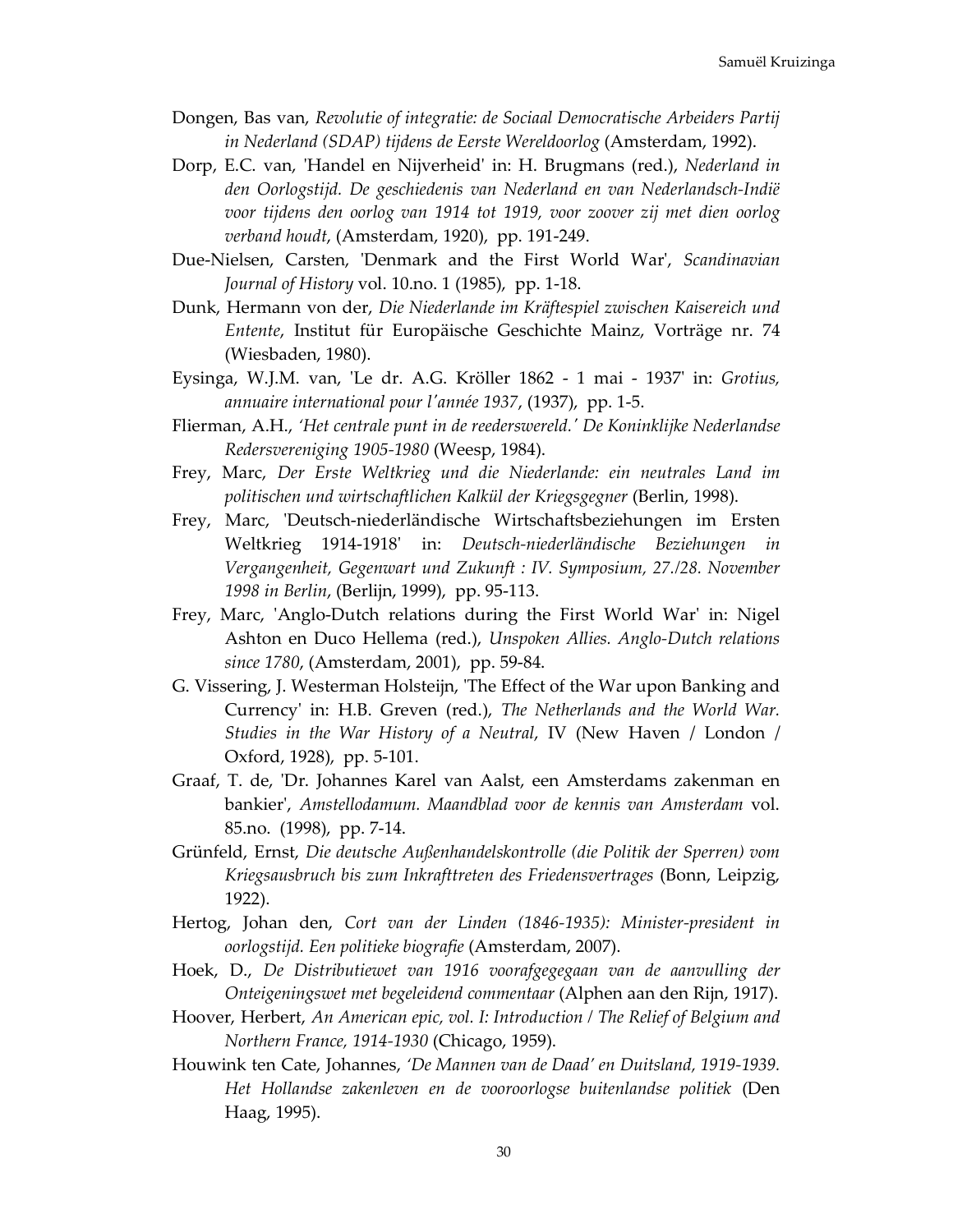- Jacques van Gerwen, Ferry de Goey, *Ondernemer in Nederland. Variaties in ondernemen*, Bedrijfsleven in Nederland in de twintigste eeuw (Amsterdam, 2008).
- Joost Jonker, Keetie Sluyterman, *Thuis op de wereldmarkt. Nederlandse handelshuizen door de eeuwen heen* (Den Haag, 2000).
- Kamp, R. van, *De kolenvoorziening in Nederland gedurende de Eerste Wereldoorlog* (Amsterdam, 1968).
- Kaufmann, H.P., 'Fifty years of fat research in Germany', *Journal of the American Oil Chemist's Society* vol. 26.no. 9 (1959), pp. 415-420.
- Kees van Dijk, The Netherlands Indies and the Great War, 1914-1918, *The Netherlands Indies and the Great War, 1914-1918* (Leiden, 2007).
- Keller, G., *De Nederlandsche Overzee Trustmaatschappij. Haar oorsprong en werkwijze beschreven* (Amsterdam, 1916 [tweede druk]).
- Klemann, Hein A.M., *Nederland 1938-1948: economie en samenleving in jaren van oorlog en bezetting* (Amsterdam, 2002).
- Klemann, Hein A.M., 'Waarom bestaat Nederland eigenlijk nog? Nederland-Duitsland: Economische integratie en politieke consequenties 1860- 2000', *Tijdschrikt voor Politieke Ekonomie* vol. 27.no. 5 (2006), pp. 5-25.
- Klemann, Hein A.M., 'Ontwikkeling door isolement. De Nederlandse economie 1914-1918' in: Martin Kraaijestein en Paul Schulten (red.), *Wankel evenwicht. Neutraal Nederland en de Eerste Wereldoorlog*, (Soesterberg, 2007), pp. 271-309.
- Knibbe, Merijn, *Agriculture in the Netherlands 1851-1950. Production and Institutional Change* (Amsterdam, 1993).
- Koch, Koen, 'Nederland en de Eerste Wereldoorlog. Of het geluk van de onverdiende voorspoed' in: André W.M. Gerrits en Jaap H. de Wilde (red.), *Aan het slagveld ontsnapt. Over oorlogen die niet plaatsvonden. Een Liber Amoricum voor Hylke Tromp*, (Zutphen, 2000), pp. 95-115.
- Kraaijestein, Martin, 'Lokale noden en lokaal beleid' in: Martin Kraaijestein et al. Hans Binnenveld (red.), *Leven naast de catastrofe. Nederland tijdens de Eerste Wereldoorlog*, (Hilversum, 2001), pp. 63-78.
- Kuijlaars, Anne-Marie, *Het huis der getallen. De institutionele geschiedenis van het Centraal Bureau voor de Statistiek (CBS) en de Centrale Commissie voor de Statistiek (CCS), 1899-1996* (Voorburg, 1999).
- Lank, Rudolf, *Der Wirtschaftskrieg und die Neutralen 1914-1918* (Berlin, 1940).
- Lindblad, J.Th., 'Het bedrijfsleven in Nederlands-Indië in het Interbellum', *Economisch en Sociaal-historisch jaarboek* vol. 54.no. (1991), pp. 183-211.
- Loenhout, P. van, 'De NEC in nood. De verhouding tussen de Nederlandse Uitvoermaatschappij en Groot-Brittannië als één van de bepalende factoren voor het functioneren van de maatschappij als semi-officiële instantie onder het kabinet - Cort van der Linden (1917-1918)', *Ex Tempore. Periodiek voor de studierichting geschiedenis van de KU Nijmegen* vol. 9.no. (1990), pp.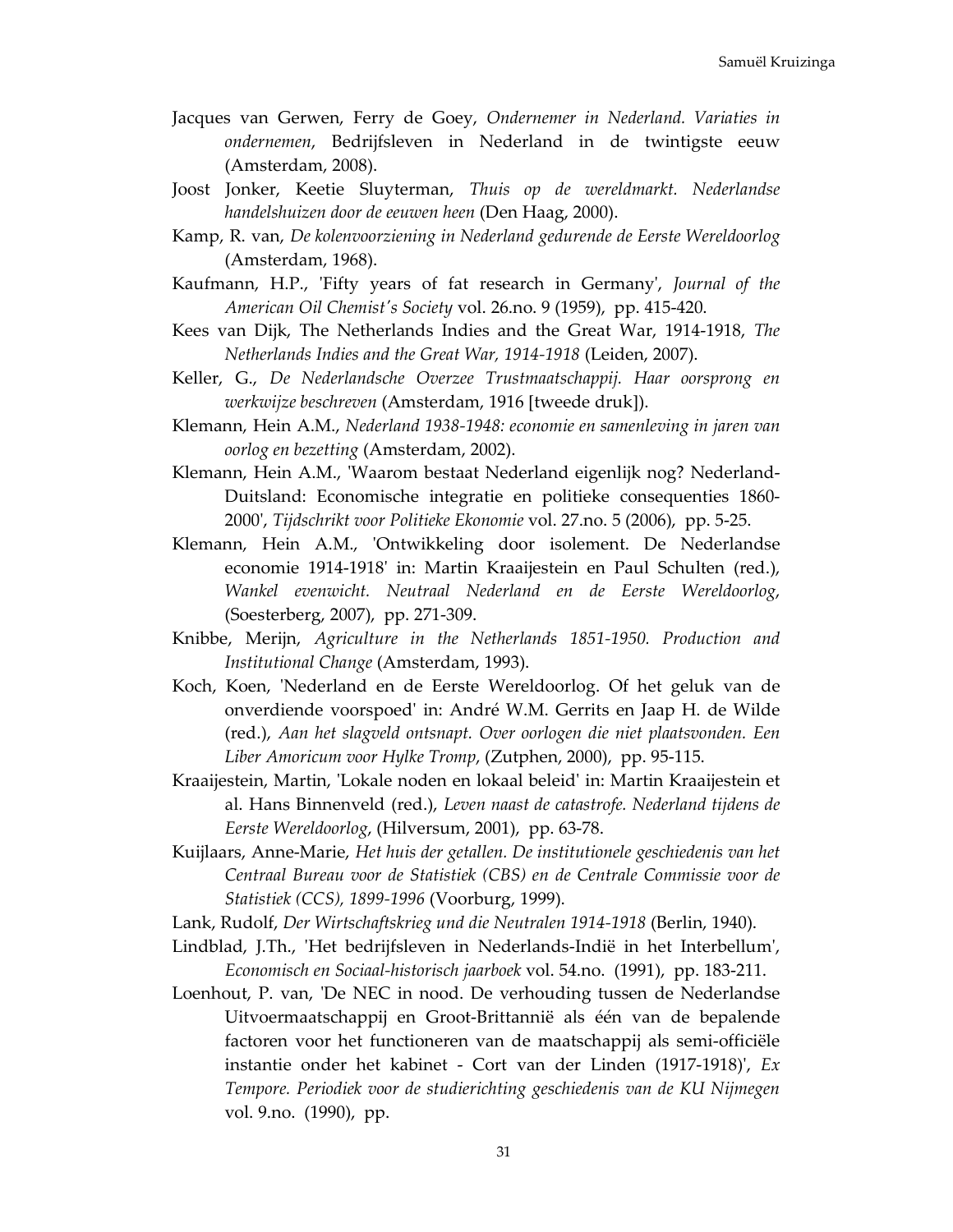- M.W.M.M. Gruythuysen, H.A.J. van Schie en A.M. Tempelaars, *Inventaris van archieven van crisisinstellingen in verband met de Eerste Wereldoorlog over de periode 1914-1926* (Den Haag, 1993).
- Mandere, H.Ch.G.J. van der, *De Export-Centrale. Nederlandsche Uitvoer-Maatschappij. Schets, met aanteekeningen, van de totstandkoming en behandeling van de wet, houdende bijzondere maatregelen ten aanzien van het goederenverkeer met het buitenland, ontleend aan gewisselde stukken en redevoeringen* (Amsterdam, 1917).
- Manen, Charlotte A. van, *De Nederlandsche Overzee Trustmaatschappij. Middelpunt van het verkeer van onzijdig Nederland met het buitenland tijdens de Wereldoorlog 1914-1919*, I (Den Haag, 1935).
- Manen, Charlotte A. van, *De Nederlandsche Overzee Trustmaatschappij. Middelpunt van het verkeer van onzijdig Nederland met het buitenland tijdens de Wereldoorlog 1914-1919*, II (Den Haag, 1935).
- Marsden, Arthur, 'The Blockade' in: F.H. Hinsley (red.), *British Foreign Poliy under Sir Edward Grey*, (Cambridge [etc.], 1977), pp. 488-531.
- Mendershausen, Horst, *The Economics of War* (New York, 1941 [1940]).
- Meurs, W.C. van, 'De levensmiddelen-politiek der Regeering' in: W.A.T. de Meester (red.), *Gedenkboek van den Europeeschen oorlog in 1918-1919, deel IV*, (Leiden, 1919), pp.
- Moeyes, Paul, *Buiten schot: Nederland tijdens de Eerste Wereldoorlog 1914-1918* (Amsterdam, 2001).
- Moore, Blaine F., *Economic Aspects of the Commerce and Industry of the Netherlands, 1912-1918* (Washington, DC, 1919).
- Moore, Bob, 'British Perceptions of the Netherlands and the Threat of War, 1938-1940' in: Nigel Ashton en Duco Hellema (red.), *Unspoken Allies. Anglo-Dutch Relations since 1780*, (Amsterdam, 2001), pp. 135-152.
- Moret, Corrie E., 'A.G. Kröller een groot koopman' in: Wim Alings (red.), *De Hoge Veluwe. Ons nationale park*, (Nijmegen, 1990), pp. 9-16.
- Nijhoff, Wim H., *Anton Kröller (1862-1941), Helene Kröller-Müller (1869-1939): miljoenen, macht en meesterwerken* (Apeldoorn, 2006).
- Nusteling, H.P.H., *De Rijnvaart in het tijdperk van stoom en steenkool, 1831-1914: een studie van het goederenvervoer en de verkeerspolitiek in de Rijndelta en het achterland, mede in verband met de opkomst van de spoorwegen en de concurrentie van vreemde zeehavens* (Amsterdam, 1974).
- Offer, Avner, *The First World War, An Agrarian Interpretation* (Oxford, 1989).

Oppenheimer, *Stranger Within* (London, 1960).

- Parmalee, Maurice, *Blockade and Sea Power. The Blockade, 1914-1919, and its significance for a World State* (New York, 1924).
- Peereboom Voller, D.H., *Distributiewetgeving in Nederland* (Alphen aan den Rijn, 1946).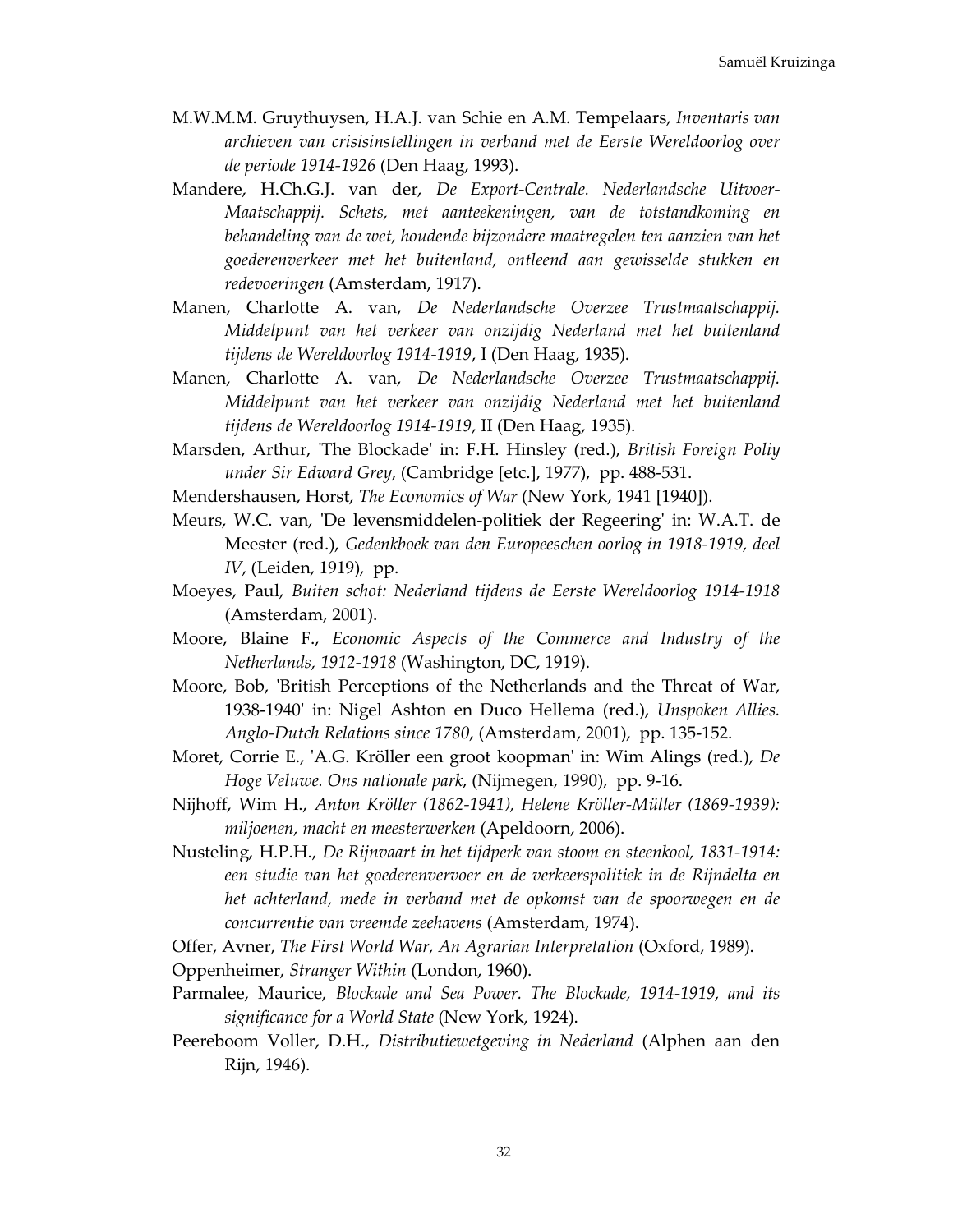- Pekelharing, G.G., 'De gemeente (in het bijzonder de gemeente Utrecht) en de distributie van goederen in de jaren 1914-1920', *Economisch-Historisch Jaarboek* vol. 6.no. (1920), pp. 1-133.
- Pilat, Dirk, *Dutch Agricultural Export Performance (1846-1926)* (Groningen, 1989).
- Porter, James John, 'Dutch neutrality in two World Wars', (Boston University Graduate School 1980).
- Pruntel, Hendrik, 'Bereiken wat mogelijk is. Besluitvorming in de Brits-Nederlandse betrekkingen, 1914-1916', Proefschrift (Universiteit Twente 1994).
- Riel, J.L. van Zanden en Arthur van, *Nederland 1780-1913. Staat, instituties en economische ontwikkelingen* (Amsterdam, 2000).
- Riemens, Michael, *De passie voor vrede. De evolutie van de internationale politieke cultuur in de jaren 1880-1940 en het recipiëren door Nederland* (Amsterdam, 2006).
- Ritter Jr., P.H, *De donkere poort. Een boek, behelzende tal van Persoonlijke Herinneringen van vooraanstaande Mannen, Stemmingsbeelden, Indrukken, Beschouwingen, Belangrijke en Onbelangrijke Gebeurtenissen, Verhalen en Anecdoten over Nederland in de jaren 1914-1918*, I (Den Haag, 1931).
- Ritter Jr., P.H, *De donkere poort. Een boek, behelzende tal van Persoonlijke Herinneringen van vooraanstaande Mannen, Stemmingsbeelden, Indrukken, Beschouwingen, Belangrijke en Onbelangrijke Gebeurtenissen, Verhalen en Anecdoten over Nederland in de jaren 1914-1918*, II (Den Haag, 1931).
- Sanders, Diana Faye, 'The Netherlands in British Strategic Planning, August 1914-November 1918 ', D.Phil. (University of London 1975).
- Siney, Marion C., *The Allied Blockade of Germany 1914-1916* (Ann Arbor (MI), 1957).
- Sluyterman, Keetie E., 'Dutch business during the First World War and its aftermath' in: Carl-Johan Gadd, Staffan Granér en Sverker Jonsson (reds.), *Markets and Embeddedness. Essays in honour of Ulf Olsson*, (Göteborg, 2004), pp. 241-263.
- Smidt, H.A.R., 'De regulering van de Nederlandse export van landbouwprodukten naar Duitsland tijdens de Eerste Wereldoorlog', *Economisch en Sociaal-historisch Jaarboek* vol. 54.no. (1991), pp. 102-133.
- Smidt, Harm Anton, 'De regulering van de Nederlandse uitvoer naar Duitsland tijdens de Eerste Wereldoorlog', Doctoraalscriptie (Rijksuniversiteit Groningen 1990).
- Smit, C., *Nederland in de Eerste Wereldoorlog (1988-1919). Tweede deel: 1914-1917* (Groningen, 1972).
- Smit, C., *Nederland in de Eerste Wereldoorlog (1988-1919). Derde deel: 1917-1919* ((Groningen, 1973).
- Smit, C., 'De staat en de N.O.T.' in: C. Smit (red.), *Tien studiën betreffende Nederland in de Eerste Wereldoorlog*, (Groningen, 1975), pp. 80-98.